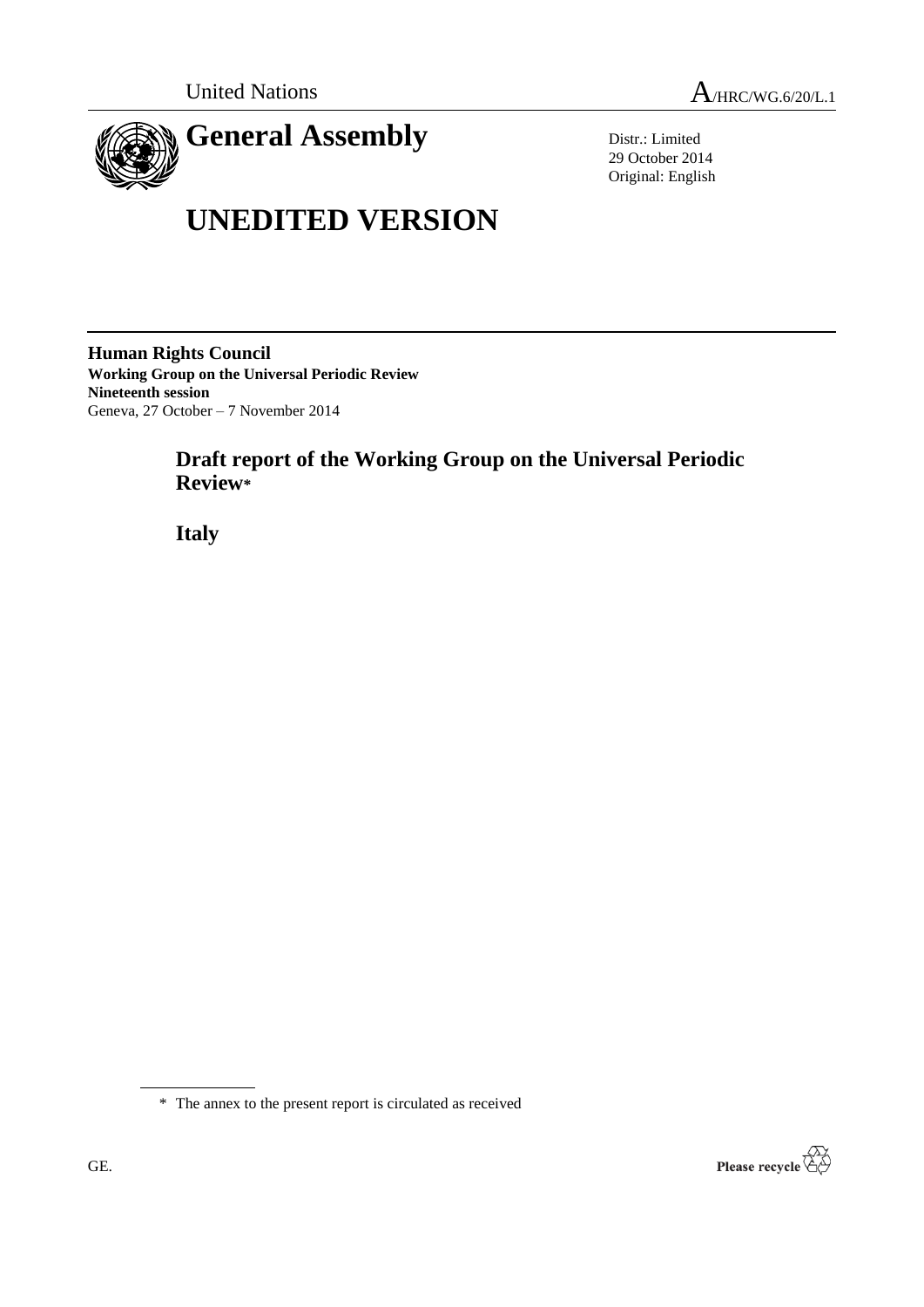#### **A/HRC/WG.6/20/L.1**

# Contents

|       |           | Paragraphs  | Page          |
|-------|-----------|-------------|---------------|
|       |           | $1 - 4$     | 3             |
|       |           | $5 - 144$   | 3             |
|       | A.        | $5 - 31$    | $\mathcal{R}$ |
|       | <b>B.</b> | $32 - 144$  | 6             |
| H.    |           | $145 - 146$ | 14            |
| Annex |           |             |               |
|       |           |             | 26            |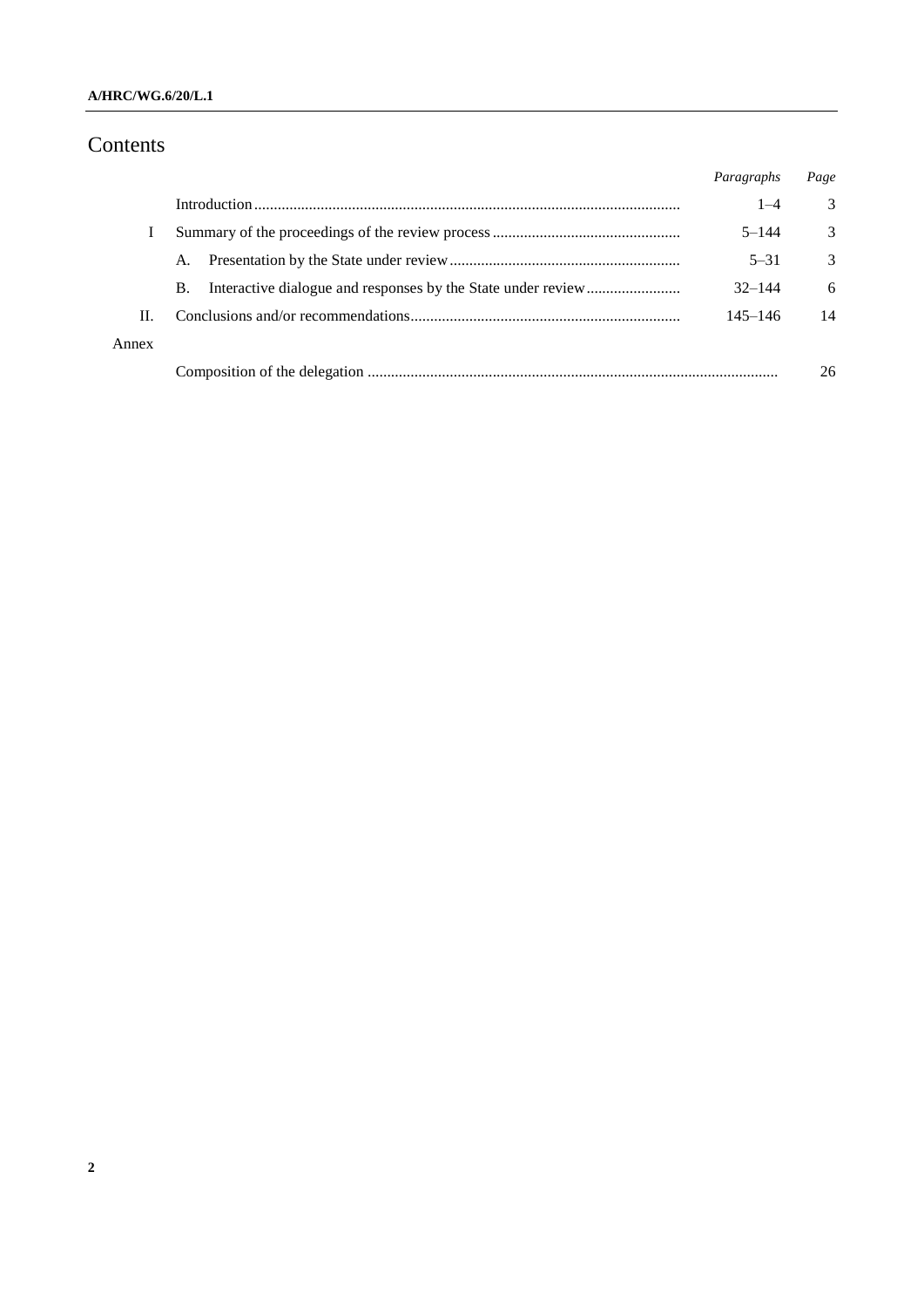# **Introduction**

1. The Working Group on the Universal Periodic Review (UPR), established in accordance with Human Rights Council resolution 5/1 of 18 June 2007, held its twentieth session from 27 October to 7 November 2014. The review of Italy was held at the 1 meeting on 27 October 2014. The delegation of Italy was headed by Mr. Lapo Pistelli State Minister for Foreign Affairs and International Cooperation. At its 10 meeting held on 31 October 2014, the Working Group adopted the report on Italy.

2. On 15 January 2014, the Human Rights Council selected the following group of rapporteurs (troika) to facilitate the review of Italy: Ireland, Ethiopia and the former Yugoslav Republic of Macedonia.

3. In accordance with paragraph 15 of the annex to resolution 5/1 and paragraph 5 of the annex to resolution 16/21, the following documents were issued for the review of Italy:

(a) A national report submitted/written presentation made in accordance with paragraph 15 (a) (A/HRC/WG.6/20/ITA/1);

(b) A compilation prepared by OHCHR in accordance with paragraph 15 (b) (A/HRC/WG.6/20/ITA/2);

(c) A summary prepared by OHCHR in accordance with paragraph 15 (c) (A/HRC/WG.6/20/ITA/3).

4. A list of questions prepared in advance by Germany, Mexico, the Netherlands, Norway, Slovenia, Spain, United Kingdom of Great Britain and Northern Ireland and the United States of America was transmitted to Italy through the troika. These questions are available on the extranet of the UPR.

## **I. Summary of the proceedings of the review process**

#### **A. Presentation by the State under review**

5. Mr. Lapo Pistelli, State Deputy Minister for Foreign Affairs and International Cooperation introduced Italy's National Report. The delegation highlighted that Italy's action within the UN system as well as in in other international and regional organizations had been characterized in recent years by a number of initiatives on specific issues including the promotion of a moratorium on the death penalty; the safeguard and protection of migrants, asylum seekers and refugees; and the promotion of dialogue among cultures and religions, among others

6. The delegation then addressed advanced questions.

7. On the issue of participation of civil society organisations in the national report, it was indicated that the Inter-ministerial Committee for Human Rights had held several consultative meetings with civil society organisations and members of the Italian Parliament to discuss the contents of the National Report. In particular, the implementation of recommendation 92 accepted in first cycle had been ensured by means of the publication of the draft National report on the Committee's website to offer civil society at large the opportunity to comment on the contents. It was highlighted that Italy had implemented 74 out of 78 recommendations accepted in the first cycle including several that had been not accepted. It was noted particularly that the Italian Senate had recently approved a bill introducing the crime of torture, which was at the Chamber of Deputies, and that the status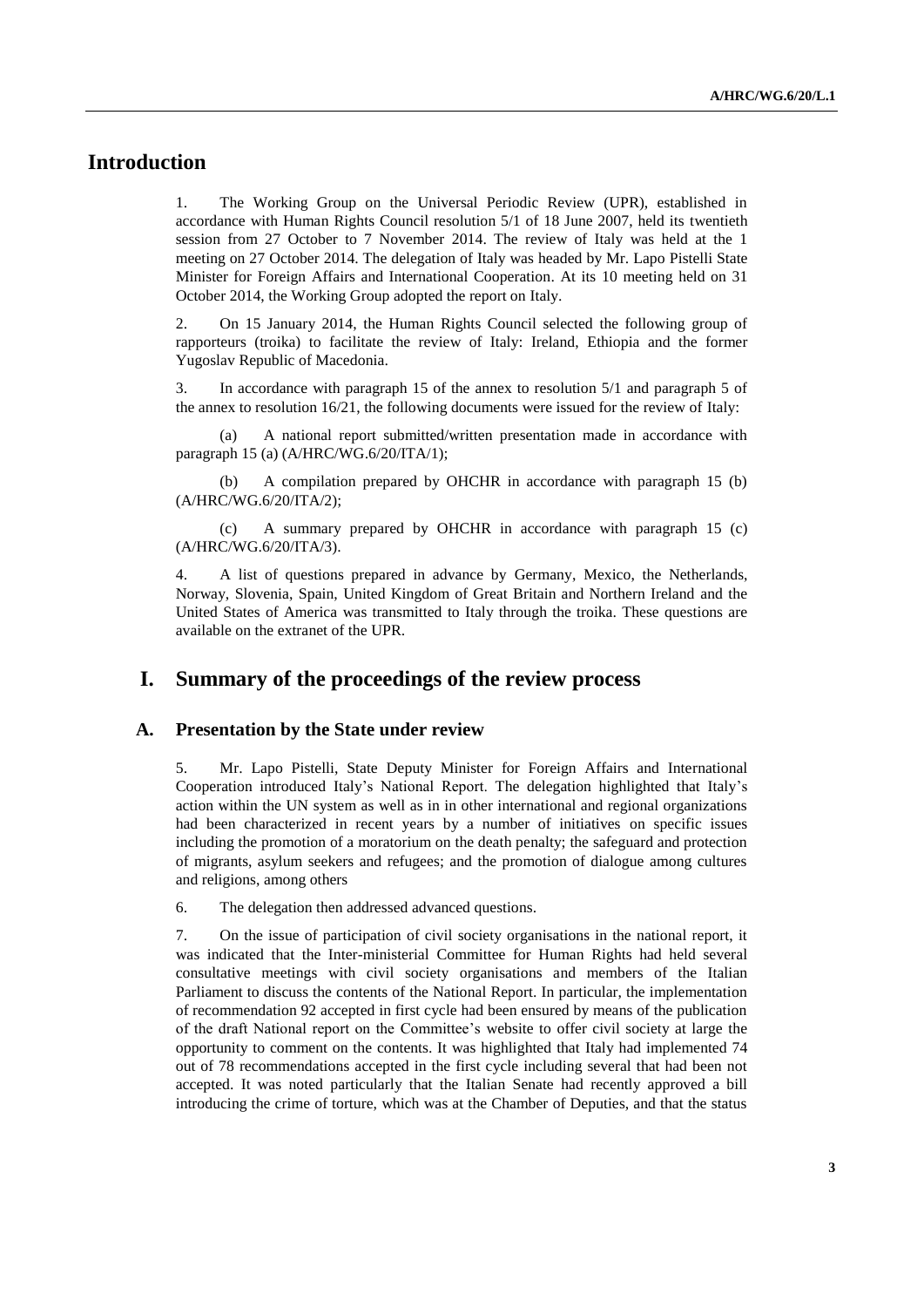of illegal immigration as an aggravating circumstance had been removed by the Constitutional Court in 2010.

8. As for the enactment of domestic legislation, following the ratification of the Statute of the International Criminal Court, Parliament had been working on legislative measures to adjust Italy's laws to International Humanitarian Law and to the Statute of the International Criminal Court.

9. Italy then stated that there had been continuing engagement in a domestic process aimed at establishing an Independent National Commission for the Promotion and Protection of Human Rights in accordance with the Paris Principles. It was highlighted that a debate in the Parliament was taking place about the best way to accomplish this and about the best tool for implementation. Since last June the Inter-ministerial Committee for Human Rights had promoted a consultation with NGOs and representatives of civil society and was currently finalizing a paper containing suggestions about which model of institution could better fit in with the Paris Principles in Italy.

10. With regard to the implementation of the UN Guiding Principles on business and human rights, the delegation stated that Italy had presented to the European Commission in 2013 "The Foundations of the Italian Action Plan on UN Guiding Principles on Business and Human Rights" and work was in progress to finalize the Italian Action Plan by the end of 2015.

11. The delegation recalled that because of its geographic situation, Italy had been exposed over the last two years to massive inflows of migrants and that the country was at the forefront of an extraordinary effort to save human lives at sea. It was underscored that the principle of "non refoulement**"** had been always granted, in compliance with international norms. Italy was strongly committed to search and rescue activities (SAR) at sea ensuring the rescue of migrants onto the Italian territory. It was recalled that after the Lampedusa tragedy last year, it had intensified such activities by launching in October 2013 operation "Mare Nostrum" to deal with the humanitarian emergency deriving from the exceptional arrival of migrants on the Central Mediterranean route.

12. As for the registration of migrants, according to Dublin and EURODAC regulations, forensic police and immigration officers were tasked with identification procedures. It was noted that last September the Ministry of Interior had issued guidelines to improve the efficiency of the system.

13. It was noted that, after the initial period in Reception Centres for asylum seekers, which could last from 20 to 35 days depending on the inflow, refugees and asylum seekers were hosted in the Asylum seekers and refugees protection system network, managed by local authorities and financed through the National Fund for Asylum Policies and Services.

14. The delegation recalled that the Reception System for Asylum/International protection Seekers (SPRAR) was tasked with managing the allocation of applicants on the basis of burden-sharing among Regions, Provinces and Municipalities. Details of measures taken for the optimization of the reception system were provided.

15. With reference to the allocation and use of the new European Fund on Asylum, Migration and Integration 2014-2020, it was noted that the National Program was financed with 500 million Euros, of which 310 million were funded by the European Union. The delegation recalled that additional funding had been provided in 2013 and 2014 to tackle the unprecedented migrant flows.

16. The delegation indicated that since 2006 the residence permit in Italy was issued in the form of a smart card. This system allowed monitoring and processing applications for the first release and the renewal of the residence permit. The delegation provided details regarding this system.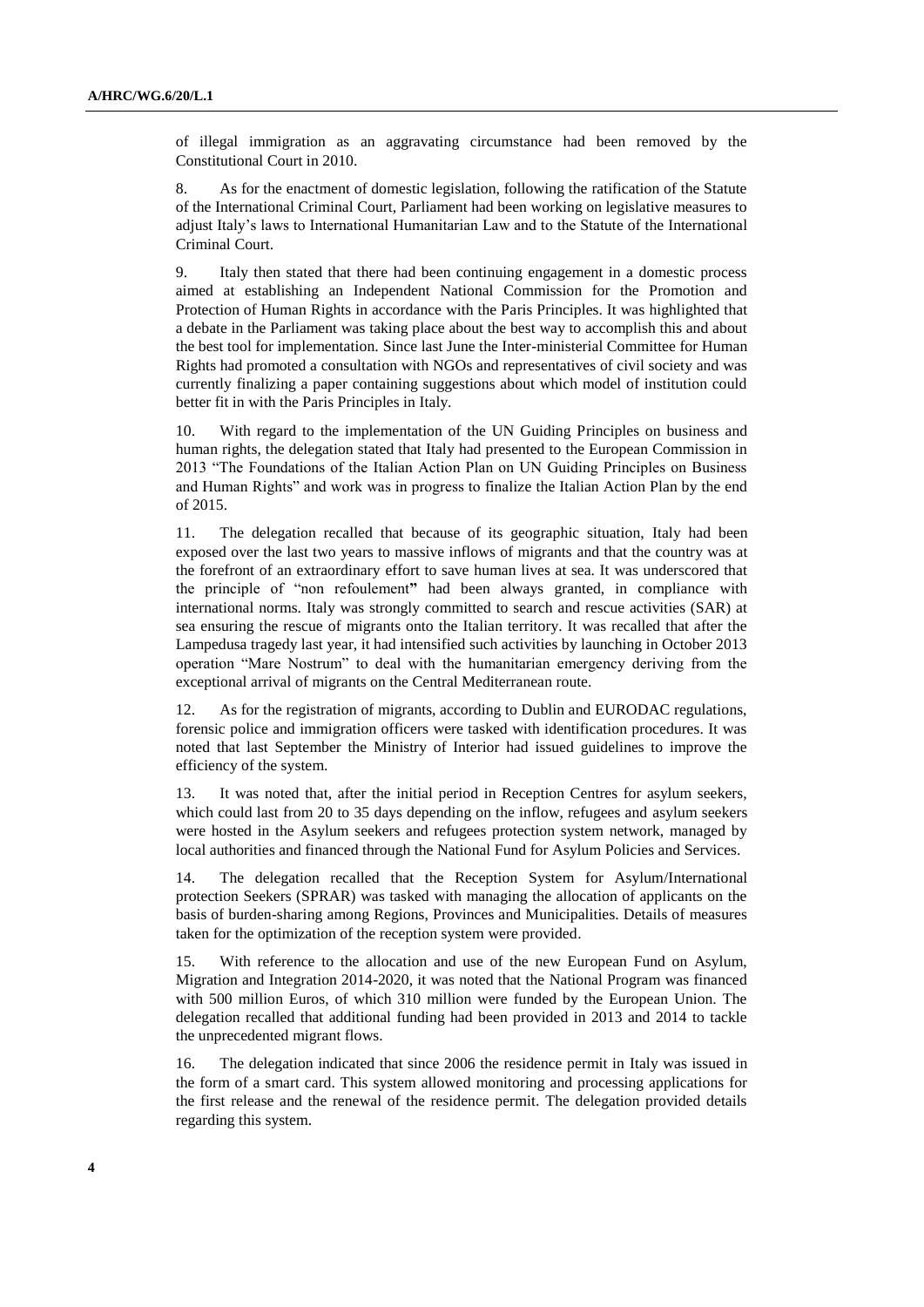17. It was noted that from the  $1<sup>st</sup>$  of January to the  $23<sup>rd</sup>$  October 2014, 151.126 migrants had arrived by sea and that 12.164 were unaccompanied minors. Unaccompanied minors were entitled to a residence permit, until they reached the age of 18. Upon coming of age, they could obtain a residence permit either for study or working reasons. Unaccompanied minors benefited from numerous protections: the right to education, to healthcare, accommodation in a safe place, and the right to guardianship. Additionally, Italian Law forbids the deportation of minors as a general rule.

18. The delegation indicated that the stigmatisation of certain ethnic or social groups remained a matter of serious concern for the central Government and local Authorities and the country was strongly committed to eradicating racist or xenophobic attitudes within society.

19. It was noted that the Italian legal framework contained a wide range of criminal, civil and administrative law provisions to combat racism and information regarding such provisions was provided.

20. On the advanced questions regarding anti-Semitism and Islamophobia, the delegation noted that the Government was strongly committed to countering all forms of religious discrimination and social prejudices and indicated that new impulse has been given to inter-religious dialogue since 2012 when the Government convened a Committee for Inter-religious Dialogue.

21. The Italian Government was also committed to gender equality and prevention and removal of discrimination for reasons directly or indirectly grounded on sex, racial or ethnic origin, religion or belief, age or gender identity.

22. Regarding the so-called blank resignations, it was clarified that in compliance with Act No. 92/2012, the resignation became effective only after a multistage procedure involving among others local job centers, trade unions and the Ministry of Labor. Fines in cases of violation have been increased, in addition to criminal proceedings.

23. Concerning the promotion of LGBT peoples' rights, the adoption of the LGBT National Strategy for 2013-2015 was recalled. Four main areas of intervention were identified: education and training; employment; security and prisons; media and communication. For each area goals were specified to promote equality and combat discrimination against LGBT persons.

24. The delegation noted that Roma, Sinti and Caminanti communities had been living in Italy for a long time. With regard to their integration, Italy highlighted the adoption of the "National Strategy for the Inclusion of Roma, Sinti and Caminanti Communities 2012- 2020" in accordance with European Commission Communication No. 173/2011.

25. It was also indicated that no constitutional reforms would affect Slovenian-speaking communities living in Friuli Venezia Giulia. As pointed out in the national report several measures have been implemented since the enactment of Act No. 38/2001 including, among others, the use of minority languages in joint bodies and in public administration.

26. The delegation noted that a Bill was under discussion in the Italian Parliament to amend the Criminal Code and the Criminal Procedural Code and to revise the legal definition of defamation (including defamation through the press and any other means of publicity, insult and libel) and related sanctions, excluding any reference to detention.

27. With regard to the 17.309 proceedings pending at the European Court for Human Rights, it was recalled that these mainly concerned the lengths of trials and the delays in the payment of compensation. It was added that Italy had agreed with the European Court on a two-year action plan for the final settlement of about 7000 complaints regarding compensation. A similar solution should be expected also for the remaining 3000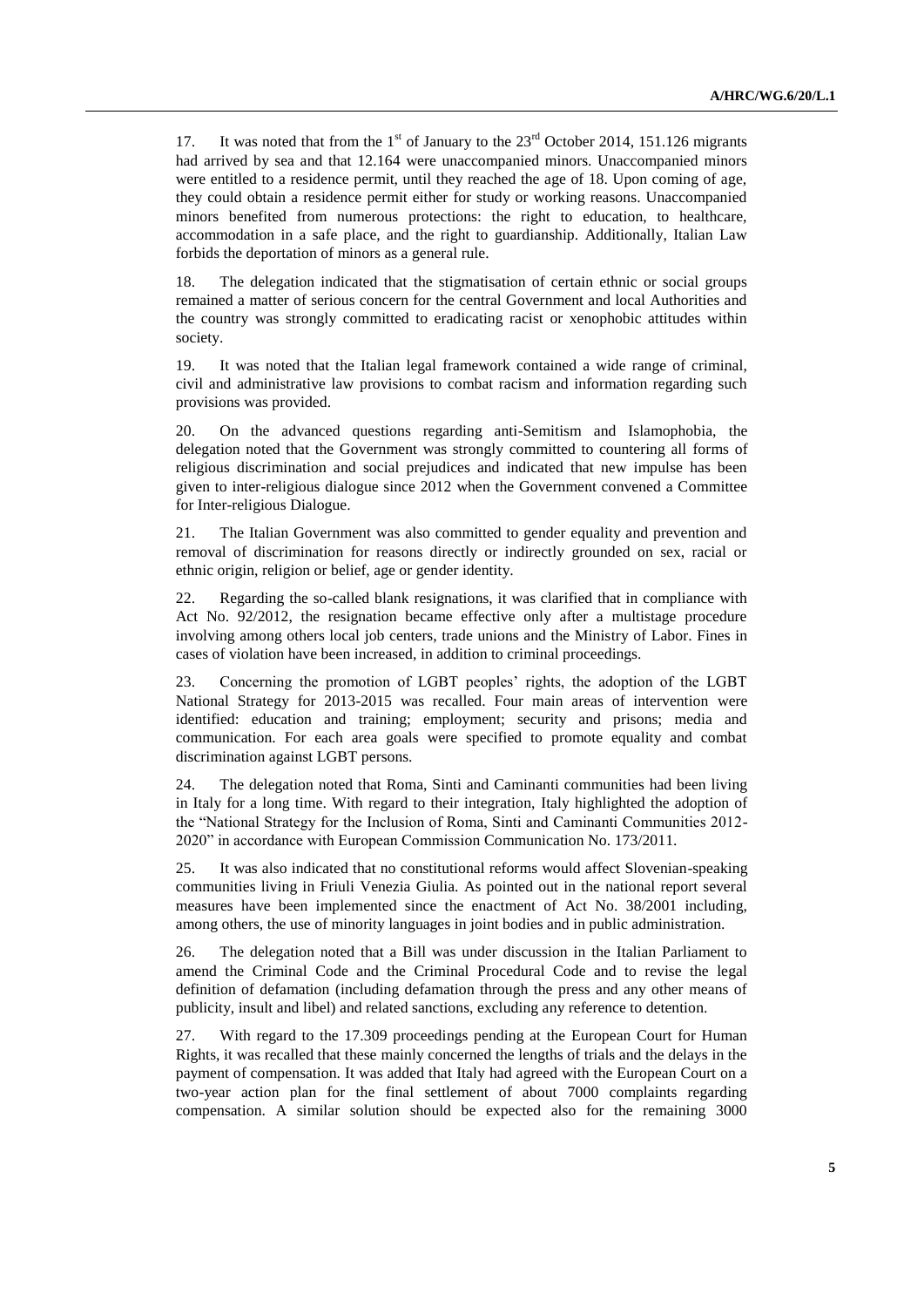applications regarding excessive length of proceedings, which had not been included in the action plan having been filed at a subsequent time.

28. The delegation added that approximately 3500 more complaints concerning living conditions in prisons have been filed by prison inmates. Following the pilot judgement of "Stella vs Italy" and "Rexepi vs Italy" in 2014, it could be expected that the European Court would invite prison inmates to apply to the domestic courts as the judgement stated clearly that the new domestic remedies available to detainees were fully in line with the European Convention on Human Rights.

29. The delegation indicated that the National Action Plan on trafficking in human beings, Legislative Decree  $N^{\circ}$  24/14 would be adopted by the Council of Ministers by the end of this year together with the "Single Program regulation for the assistance and social integration of the victims of trafficking".

30. It was also indicated that in order to reduce prison overcrowding, Italy had adopted several measures mainly extending the recourse of house arrest as an alternative to imprisonment. The delegation provided detailed information on other measures adopted to reduce overcrowding. It was also noted that following the ratification of the Optional Protocol to the UN Convention Against Torture in 2012, recent legislation had also provided for the establishment by the Ministry of Justice of a National Authority for the rights of detainees.

31. The delegation stated that in Italy national interventions of social assistance were mainly addressed to people out of the labour market, in particular to elderly people and persons with disabilities and provided details regarding such assistance. It was noted that in 2008 a "social card" had been introduced to provide further help to certain categories.

#### **B. Interactive dialogue and responses by the State under review**

32. During the interactive dialogue, 92 delegations made statements. Recommendations made during the dialogue are to be found in section II of the present report.

33. Chad welcomed Italy's efforts in implementing the recommendations received in the first cycle and noted in particular ratification of international instruments and efforts made for integrating foreigners and rescuing migrants at sea.

34. Chile expressed appreciation for efforts made to implement human rights policies. Chile also noted the lack of some institutional and legal instruments and the persistence of certain discriminatory attitudes.

35. China commended Italy for helping migrants, particularly for searching and rescuing innocent lives at sea; for fighting against racism and protecting the Roma and other ethnic minorities; for cooperating on human trafficking and asylum issues.

36. Costa Rica commended Italy for the adoption of the National Plan against Racism, Xenophobia and Intolerance and for ratifying instruments related to the protection of women against domestic violence and the exploitation and trafficking of children.

37. Côte d'Ivoire noted Italy's reforms on gender equality, access of vulnerable persons to public services and measures in favour of migrants and asylum seekers.

38. Cuba noted resources allocated to combating discrimination, and encouraged further efforts in that regard, as well as to improve process of reception, detention and integration of migrants.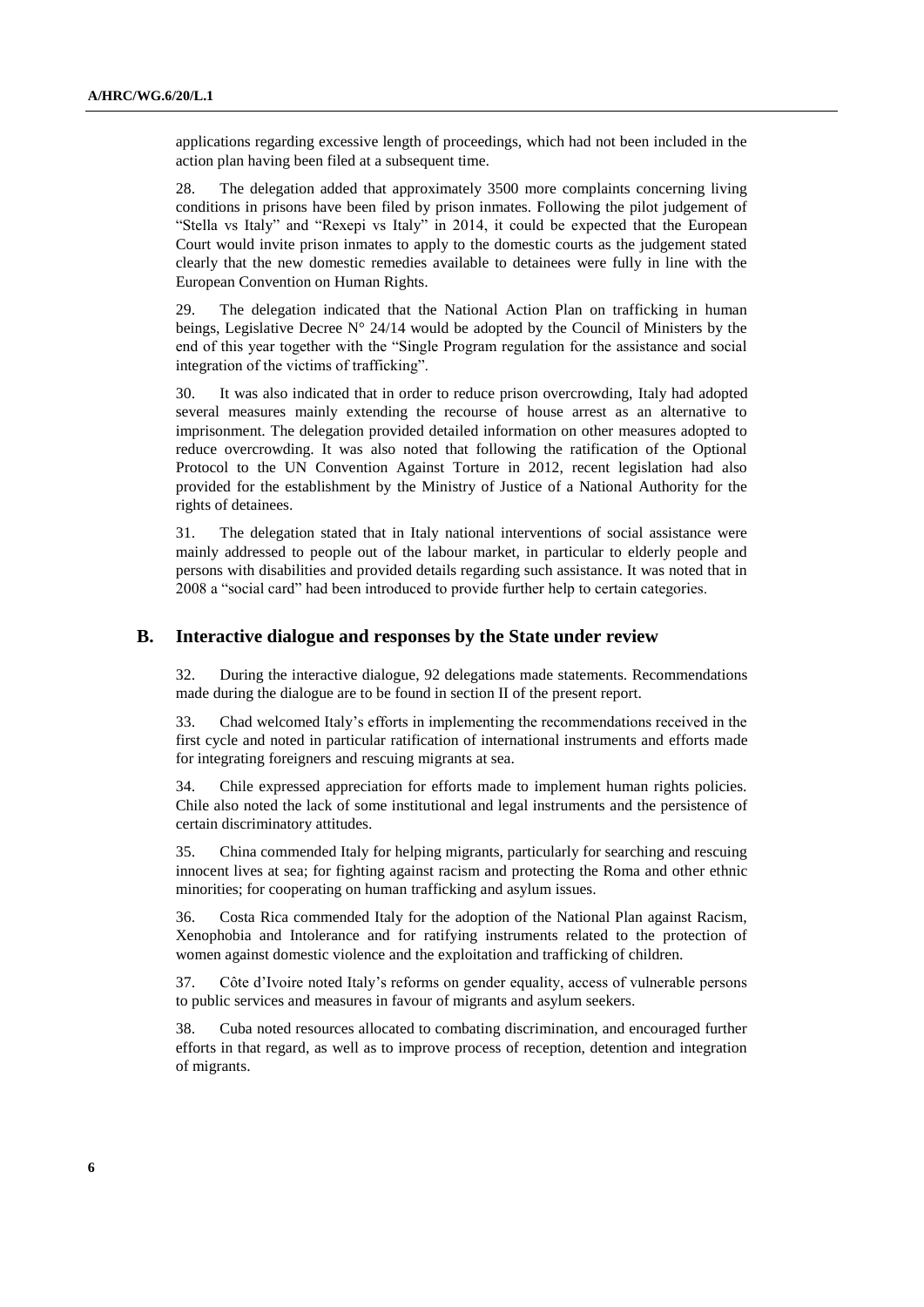39. Cyprus welcomed efforts to promote women's and children's rights, eliminate discrimination and save lives at sea, and welcomed Italy's collaboration in dealing with the complex issue of migration in the Mediterranean basin.

40. The Democratic Republic of the Congo noted the ratification of OP-CAT, and efforts to promote the rights of women, children minorities and migrants.

41. Denmark welcomed Italy's commitment to establishing a national human rights institution. It expressed concern about migrants' rights, particularly regarding children.

42. Djibouti welcomed the national report, and humanitarian actions taken by Italy in dealing with migration issues.

43. The Dominican Republic welcomed the ratification of the Council of Europe Conventions on gender-based and domestic violence and protecting children from sexual exploitation and abuse.

44. Egypt expressed confidence that Italy's increasing efforts in sea rescue operations and migration management agreements with neighbouring countries, including Egypt, would effectively address existing challenges.

45. Eritrea noted with appreciation Italy's commitment in discharging national and international obligations, efforts to promote and protect human rights and strong support for the UPR process.

46. Estonia noted the ratification of OP-CAT, establishment of an acting children's ombudsman, and rescue efforts to address the exceptional arrival of irregular migrants.

47. Ethiopia welcomed ongoing efforts to combat trafficking and discrimination; and to support female entrepreneurs and persons with disabilities and promote minority languages.

48. Finland commended the adoption of the National Strategy for the Inclusion of Roma, Sinti and Travellers Communities in Italy 2012-2020 and asked how it would be implemented.

49. Greece welcomed positive developments in human rights, including the strengthened legislative and institutional framework. Complex migration issues required regional cooperation and a short evaluation of the Praesidium Project was therefore requested.

50. Gabon recognized Italy's efforts to combat racism, and all forms of discrimination, xenophobia and intolerance and welcomed Italy's efforts to host migrants.

51. Germany commended the adoption of legislation to address prison overcrowding and gender-based violence. Funds to develop an anti-violence action plan and accommodate victims of violence were welcomed.

52. Ghana commended the financial and human resources dedicated to the protection of human rights, particularly for migrants, minority groups and women.

53. France noted the promotion of human rights by Italy, both internationally and within the Human Rights Council. The ratification of OP-CAT was commended.

54. Guatemala welcomed ratification of OP-CAT, increased sea rescue operations for migrants and the strengthened National Office against Discrimination. Birth registration was an area of concern.

55. The Holy See noted progress in human rights, including the provision of social services for migrants and refugees, the Mare Nostrum operation and the Praesidium project.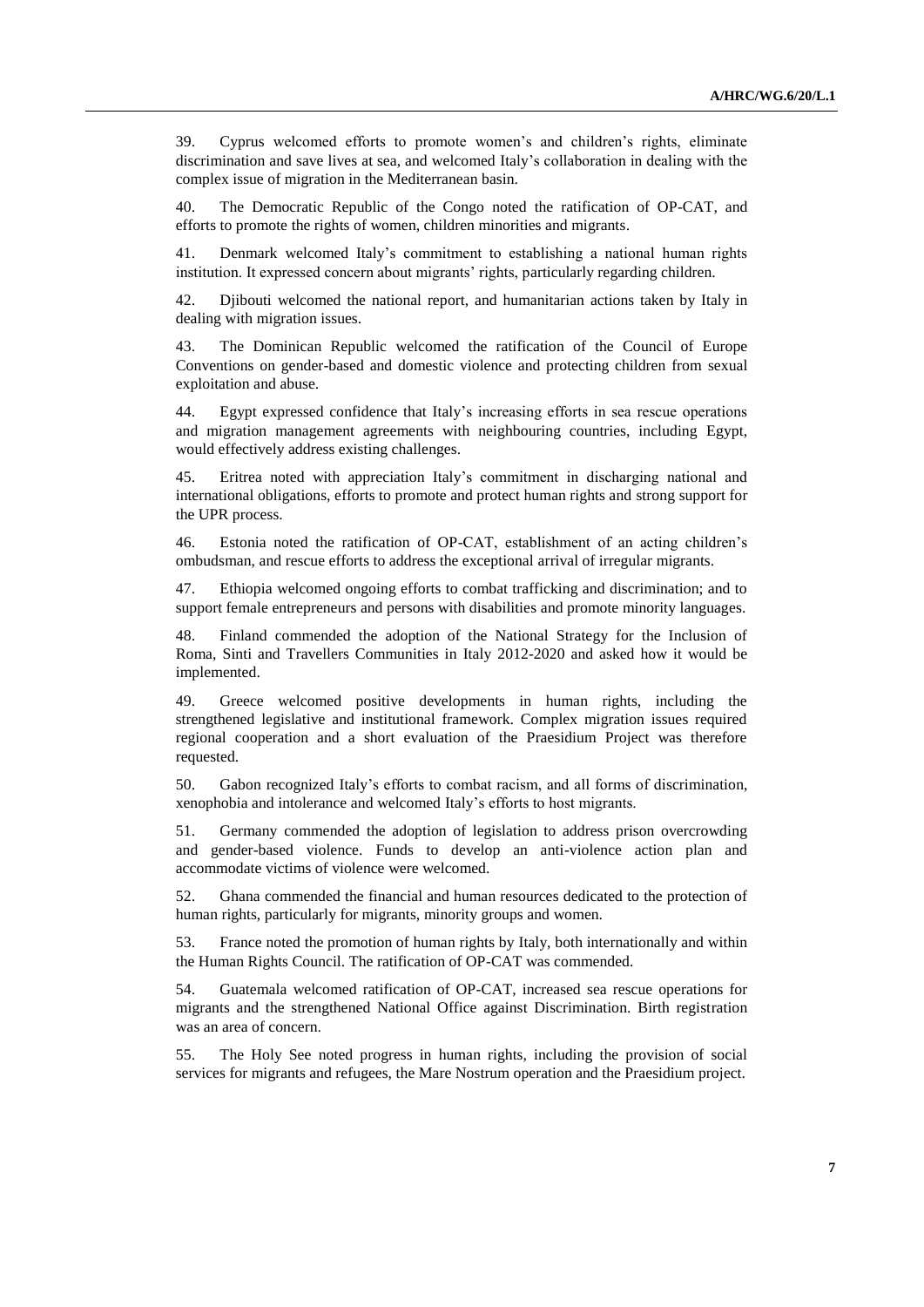56. Hungary recognized efforts to improve prison conditions and establish a National Human Rights Institution. Stateless persons, mostly Roma, faced bureaucratic obstacles to acquiring citizenship.

57. India referred to reported concerns of violence against women and of racist violence and killings of migrants and asked about effective remedies provided to victims.

58. Indonesia considered Italy's commitment to sea search and rescue activities as a good example to follow in handling the exceptional arrival of migrants and respecting their human rights.

59. Islamic Republic of Iran expressed concern at the situation of Roma and Sinti and at sustained racial discrimination against minorities, especially Muslims.

60. Iraq commended the adoption of measures to prevent forcible return and the strategy in support of asylum-seekers and persons entitled to international protection.

61. Ireland, while welcoming measures taken, urged Italy to submit outstanding treaty body reports and consider elaborating a second cycle mid-term UPR report.

62. Israel commended Italy's efforts to implement initiatives on immigration and integration matters and referred to treaty body observations regarding the persistence of hate speech.

63. Japan appreciated Italy's role and improved transparency in addressing migrants and refugees and encouraged measures to improve the situation of minorities, such as Roma and Sinti.

64. Kenya asked about progress made in establishing a national human rights institution and, while acknowledging challenges faced, believed that the treatment and reception of migrants and asylum seekers could be improved.

65. Kuwait commended Italy's close cooperation with United Nations organizations and other international bodies and its commitment to increase overseas development assistance (ODA).

66. Kyrgyzstan noted that Italy had undertaken significant reforms and provided considerable resources relating to human rights. It commended Italy's efforts to save lives at sea.

67. Lebanon welcomed Italy's efforts to implement accepted recommendations from the first UPR cycle and the ratification of OP-CAT.

68. Libya commended the ratification of OP-CAT, the adoption of the National Action Plan on racism, xenophobia and intolerance, and action in support of marginalized and vulnerable groups, to protect the rights of the child and to combat human trafficking.

69. Liechtenstein commended Italy's ratification of the Rome Statute and OP-CAT and its establishment of a National Authority for the rights of detainees.

70. Malaysia welcomed the resources contributed by Italy to the protection of human rights and the National Action Plan on racism, xenophobia and intolerance.

71. Maldives noted that despite progress regarding women's and children's rights, areas of concern remained. It welcomed efforts to protect migrants, refugees and asylum seekers.

72. Mauritania welcomed the measures taken to respect the rights of migrants and to combat racial discrimination. However, greater efforts were required to address the remaining challenges.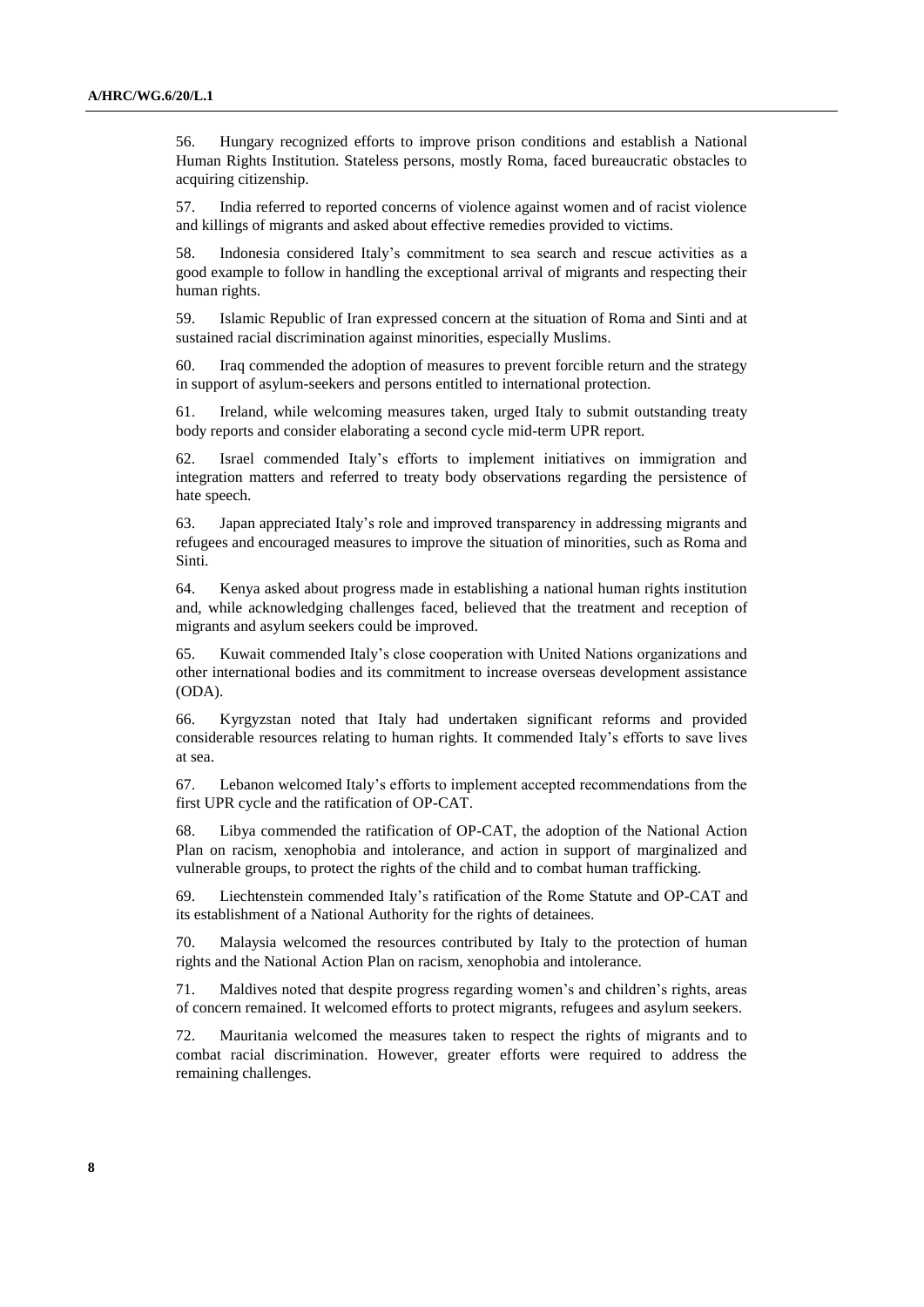73. Mexico noted measures addressing discrimination, gender-based violence and the integration of minorities, which should result in fewer children from those communities living on the street.

74. Montenegro commended the ratification of OP-CAT and the establishment of the National Authority for the rights of detainees. It asked how prison overcrowding was addressed.

75. The delegation addressed question on cooperation and foreign aid, 'Mare Nostrum', migration, the issue of ratification of some international instruments and the Slovenian speaking minority.

76. It was noted that the title of the ministry, the Ministry of Foreign Affairs and International Cooperation had come about because of a reform that had been passed this year, after twenty-seven years; and that one of the main tasks of the Ministry was also to try to increase the Italian ODA. It was noted that some progress had been attained and that for the third year in a row Italy had increased the budget on cooperation and foreign aid by ten percent.

77. Italy recalled the extraordinary burden faced *vis*-à-*vis* the central Mediterranean route and the number of migrants that were arriving. It noted that this was also linked to a historical phenomenon, recalling that according to the IOM data, three percent of the global population was made up of migrants noting that however, ninety percent of such movement was intra-continental. It was highlighted that the issue was not only an Italian matter, this was a European issue. The delegation underscored that the long term scenario that Europe had to face *vis*-à-*vis* migration would need to take into account that in 1950 the European population was double that of the African population and that, according to the average forecast of UN demographics, in 2050, two generations' time, the population of Africa would be the three times that of Europe.

78. The delegation indicated that migration had to be managed and migrant's conditions improved, but that this could not be reduced solely to an issue of border control or border management. Efforts made would need to be combined with international development and foreign aid and a model for the future of Africa. In 2015, a new conversation about post development agenda should be able to provide a common grammar to deal with this issue, which would be one of the legacies of the Italian presidency of Europe.

79. It was also noted that, when referring to migrants, many were talking about migrants and potentially asylum seekers. Formerly, 80% of the people coming from African countries or from Asian countries were seeking a better future in Europe. In 2013/2014 almost 75% of those arriving were coming from countries at war, countries in post-conflict situations, fragile countries. It was stressed that the issue of migrants cannot be considered as a stand-alone issue and should be considered taking into account the broader picture that links together migrants, asylum seekers, political fragility and instability and the crisis that is taking place in 2014. Italy was not politically and geopolitically in the position to deal with this huge effort.

80. On ratification of international instruments, it was noted that formerly the rate and speed of ratification had not been very quick. However, now the government had the intention to quickly ratify many pending instruments. It was noted that the ratification process of a number of pending treaties was underway. The ratification process of the optional protocol of ICESCR had been completed and deposit of ratification instrument would take place soon. Additionally, the ratification process of the third optional protocol to the Convention on the Rights of the Child had been initiated. Despite the non-ratification of the Convention on the rights of migrant workers, the Italian legislative framework already guaranteed the rights of regular and irregular migrants. Additionally, Italy was committed to promoting a debate at the European level on this topic.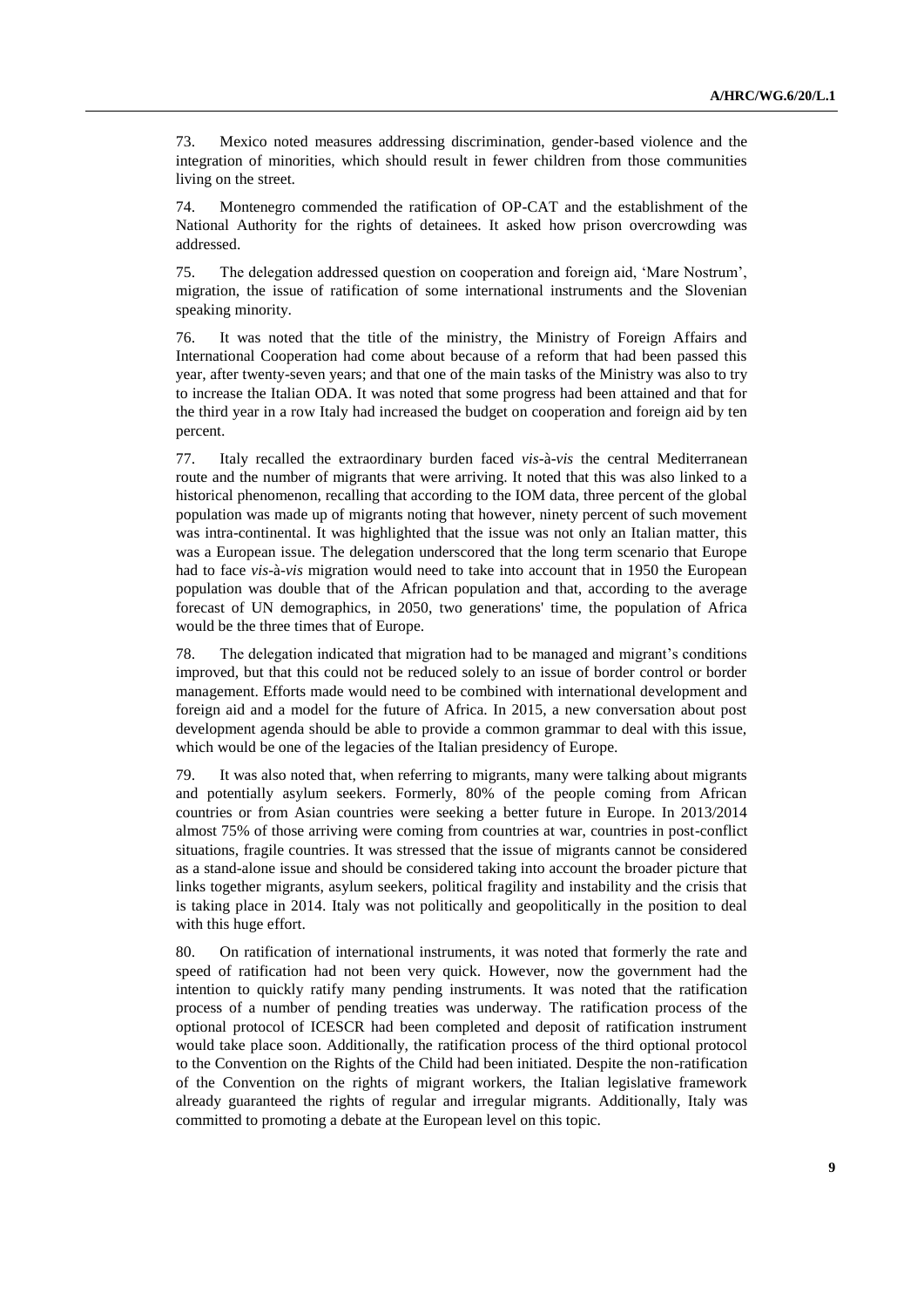81. Concerning racism, the delegation recalled the country's commitment and highlighted the need to work on the ground for a successful interaction among cultures, traditions and beliefs. At the national level the country would continue to make all efforts to ensure that global challenges posed by racism were met in the most appropriate ways.

82. About the issue of gender stereotypes and women in politics, the delegation noted that 31 % of the Members of Parliament were women. A recent law also determined the increase of female representation on boards of publicly listed and state owned companies.

83. In terms of the fight against religious discrimination, it was noted that the Government was strongly committed in countering all forms of religious discrimination.

84. It was also recalled that the Government recently formally reaffirmed before the parliament its intention to establish a national human rights institution noting also that three bills had been introduced and would be debated.

85. Morocco enquired about measures taken at the local and national level to promote human rights education in schools and universities.

86. The Netherlands commended Italy's promotion of the abolition of capital punishment and recognized the significant challenges it faced owing to growing numbers of migrants.

87. Nicaragua noted that migration was a significant challenge that Italy should not confront alone; Europe should address the phenomenon using a regional approach.

88. The Niger encouraged Italy to finalise ongoing initiatives to implement remaining recommendations that it was not able to implement by the second UPR cycle and, in particular, establish a National Human Rights Commission in accordance with the Paris Principles

89. Norway commended Italy's efforts to save migrants at sea. However, it noted the high number of pending human rights cases and judgements against Italy with the European Court.

90. Pakistan noted the efforts made by Italy in implementing the recommendations received during the first UPR cycle.

91. Peru commended Italy for the adoption of the law 67/2014, on the decriminalization of illegal migration, the establishment of the National Action Plan against racism.

92. The Philippines commended Italy's action in saving lives at sea and the Mare Nostrum operations. It expressed concern about domestic regulations on detention of irregular migrants.

93. Portugal praised Italy for the priority given to the protection of the rights of migrants and for the comprehensive policies adopted and asked for information on the measures taken by the National Office against Discrimination.

94. Qatar welcomed the steps taken to improve immigration and integration policies. It commended action to combat human trafficking and to strengthen inter-institutional cooperation on trafficking and asylum.

95. The Republic of Moldova appreciated Italy's efforts in protecting migrants and applauded action to save lives at sea and recognized measures taken to combat trafficking in human beings.

96. Romania welcomed Italy's ratification of several conventions and its adoption of various policies and noted its actions to combat racial discrimination and violence against women.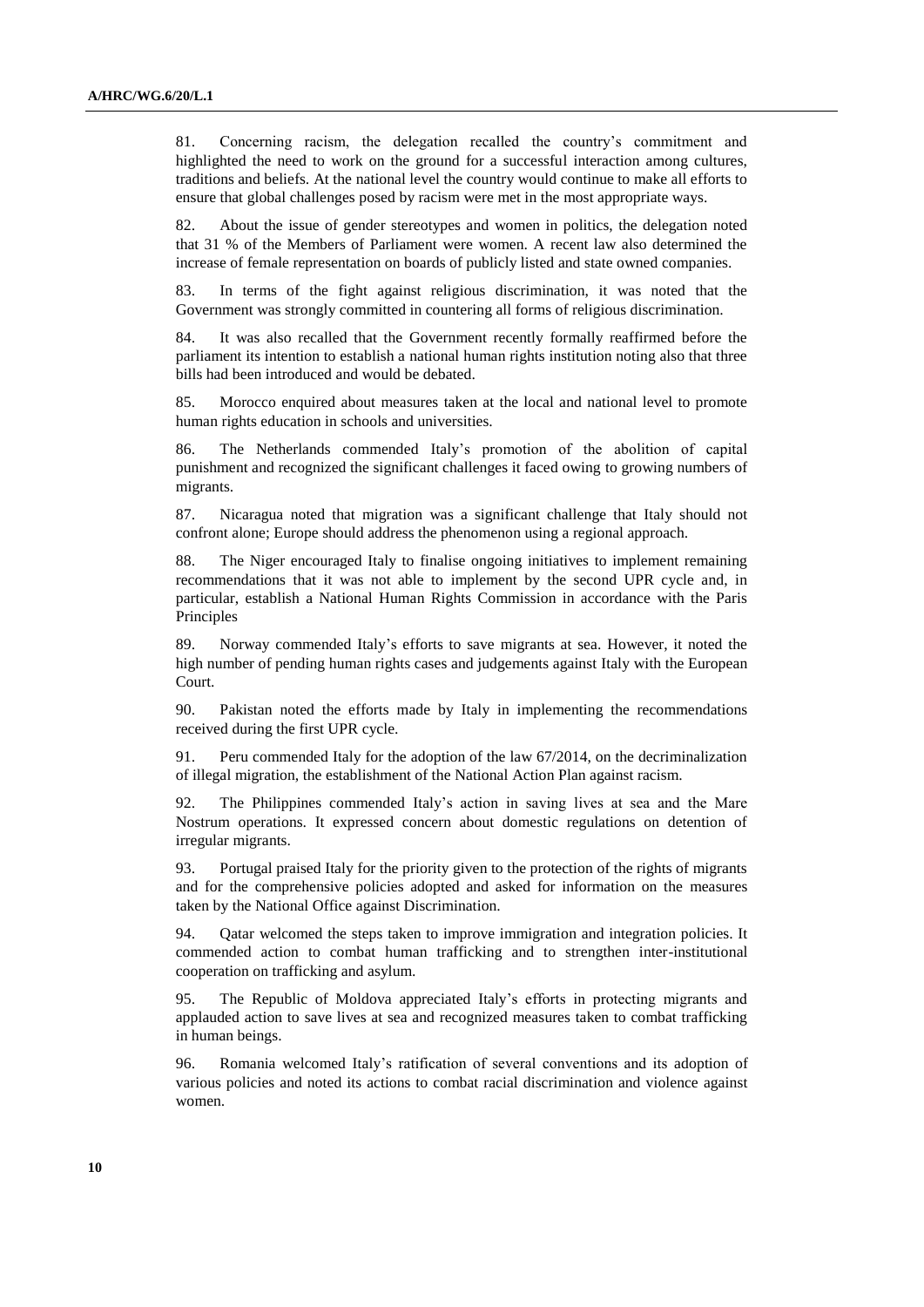97. The Russian Federation commended Italy's work to guarantee human rights. It urged Italy to adopt effective measures to stabilise the situation in respect to combating and preventing violations of migrants' rights, including ensuring the functioning of the humanitarian missions to rescue irregular migrants from Africa and Middle East, drowning in Mediterranean see (Russian Federation);

98. Saudi Arabia commended the introduction by the State Police of specialized courses on investigative techniques covering crimes against children, sexual offences and domestic violence.

99. Senegal noted the significant progress made in relation to education, health, services for vulnerable persons and the integration of migrants.

100. Serbia welcomed the ratification of OP-CAT and activities to integrate minority groups and took positive note of the legislative measures to reduce prison overcrowding.

101. Sierra Leone welcomed achievements in various areas of human rights. It noted that more should be done to address racism, violence against women, child sex abuse and juvenile justice and to increase ODA.

102. Slovenia noted the establishment of a panel addressing the Slovenian minority in Italy and asked how their rights would be guaranteed within local government reform.

103. South Sudan commended Italy's use of house arrest rather than custodial sentences for mothers. However, it was concerned by discrimination and xenophobia towards migrants.

104. Spain commended measures aimed at persons with disabilities and the ratification of a European Council convention on gender based and domestic violence. It was concerned by increased racism and xenophobia.

105. Sri Lanka urged Italy to consider ratifying ICRMW. It commended Italy's adoption of the National Action Plan on racism, xenophobia and intolerance.

106. The Sudan commended action taken to combat trafficking, expressed concern regarding the inhuman situation in reception centres and urged the Government to take all necessary measures to ensure respect for the rights of migrants.

107. Sweden welcomed Italy's ratification of the Rome Statute and its additional protocol. It recalled obligation of non-refoulement noting that Italy summarily returned persons arriving from Greece ports.

108. Switzerland noted the significant measures taken to implement accepted recommendations from Italy's first UPR cycle and indicated that the creation of a national torture-prevention mechanism was vital.

109. Thailand supported Italy's international cooperation in addressing irregular migration and human trafficking. Thailand welcomed Italy's efforts to accelerate asylum applications and to allow detainees to receive professional training.

110. The former Yugoslav Republic of Macedonia encouraged Italy to establish a national human rights institution fully in line with the Paris Principles and to combat racial violence against the Roma and Sinti.

111. Togo welcomed the "Mare Nostrum" operation, which had saved thousands of lives at sea, and commended the decriminalization of illegal migration.

112. Trinidad and Tobago noted that Italy had increased resources to support human rights policies, ratified international human rights instruments and endeavoured to fight discrimination.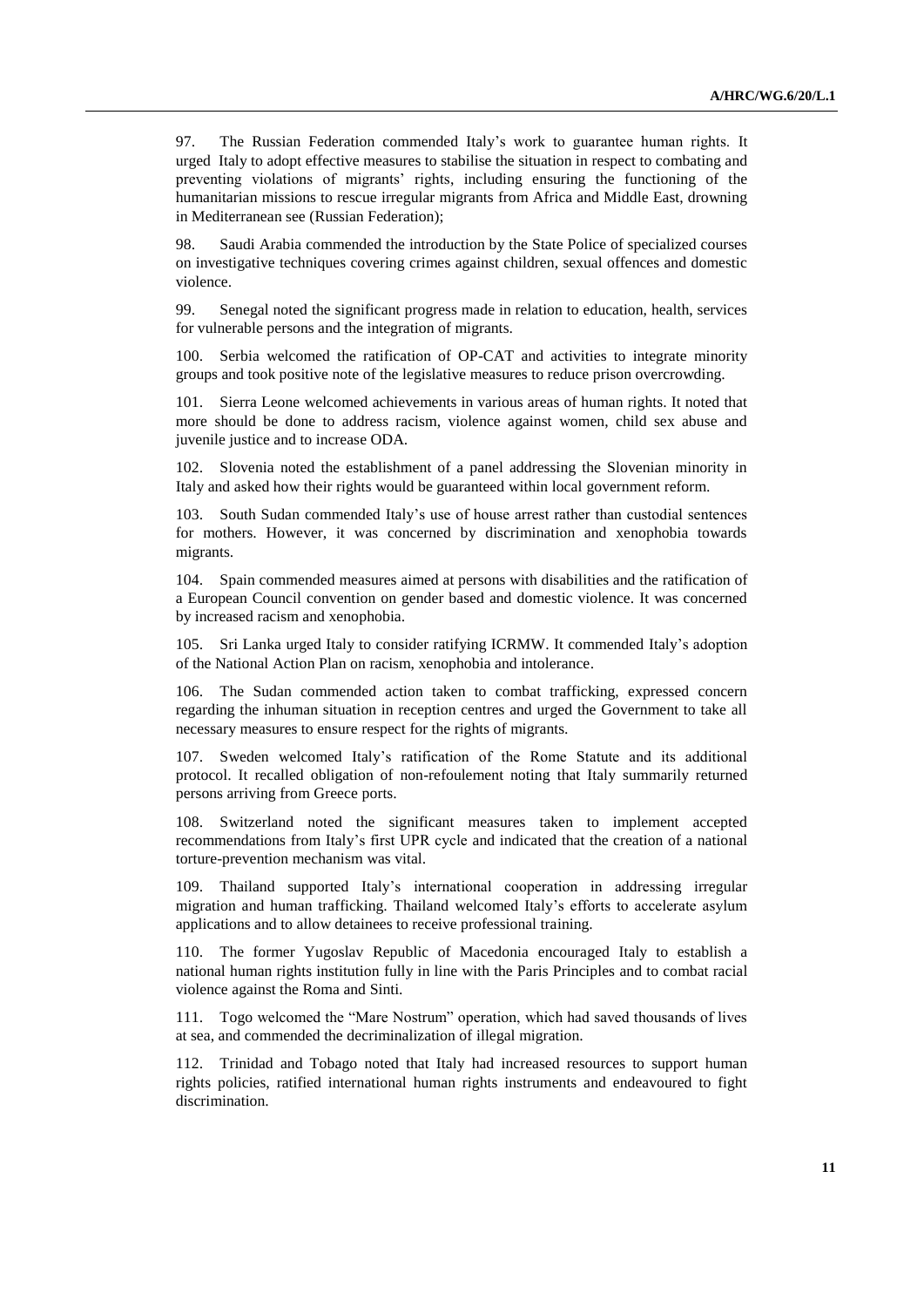113. Tunisia welcomed the action taken in recent years to assist a large number of immigrants and asylum-seekers and encouraged Italy to pursue such action.

114. Turkey noted Italy's achievements concerning its immigration and integration policies and commended the increased capacity of its reception centres and its Praesidium project.

115. Ukraine commended Italy's ratification of OP-CAT and is cooperation with OHCHR. Ukraine encouraged Italy to continue to take steps to protect the human rights of migrants and to establish an independent national human rights institution.

116. The United Kingdom of Great Britain and Northern Ireland welcomed Italy's Action Plan on the Guiding Principles on Business and Human Rights and its efforts to reduce prison overcrowding.

117. The United States of America commended the "Mare Nostrum" operation but was concerned by poor conditions in the migrant reception system and violence against the Roma.

118. Uruguay encouraged Italy to continue promoting gender equity. It welcomed legislative action and consultations on the establishment of a national human rights commission.

119. Uzbekistan welcomed the establishment of a number of human rights mechanisms, including the National Authority on detainees' rights. It noted concerns about discrimination against migrants and ethnic and religious minorities, and violence against women and children.

120. Bolivarian Republic of Venezuela encouraged Italy to adopt the draft legislation concerning the establishment of a national human rights commission based on the Paris Principles.

121. Viet Nam encouraged Italy to strengthen action to tackle discrimination based on race or gender, to protect vulnerable groups in the context of austerity, migrants and minorities, and to combat human trafficking.

122. Algeria praised the implementation of recommendations from the first cycle but noted that the human and other resources allocated to the National Office against Racial Discrimination had been reduced although its mandate had been expanded.

123. Angola expressed the hope additional resources be allocated to the education sector to assist needy families and to integrate minorities, including immigrant children, into the education system.

124. Argentina welcomed the fact that priority was being given to ratification of the ICPPED. It expressed concern regarding respect for the rights of migrants.

Armenia commended the ratification of the Council of Europe Convention on Action against Trafficking in Human Beings and the implementation of social protection programmes for victims of trafficking.

126. Australia commended Italy's response to challenges posed by increased flows of irregular migration. It noted that the slow pace of Italy's judicial process and prison overcrowding diluted the right to a fair trial and the rights of prisoners and detainees.

127. Azerbaijan welcomed Italy's ratification of OP-CAT and noted concerns expressed by CERD regarding the persistence of stereotypes associating ethnic minorities and noncitizens with criminality and Islam with terrorism.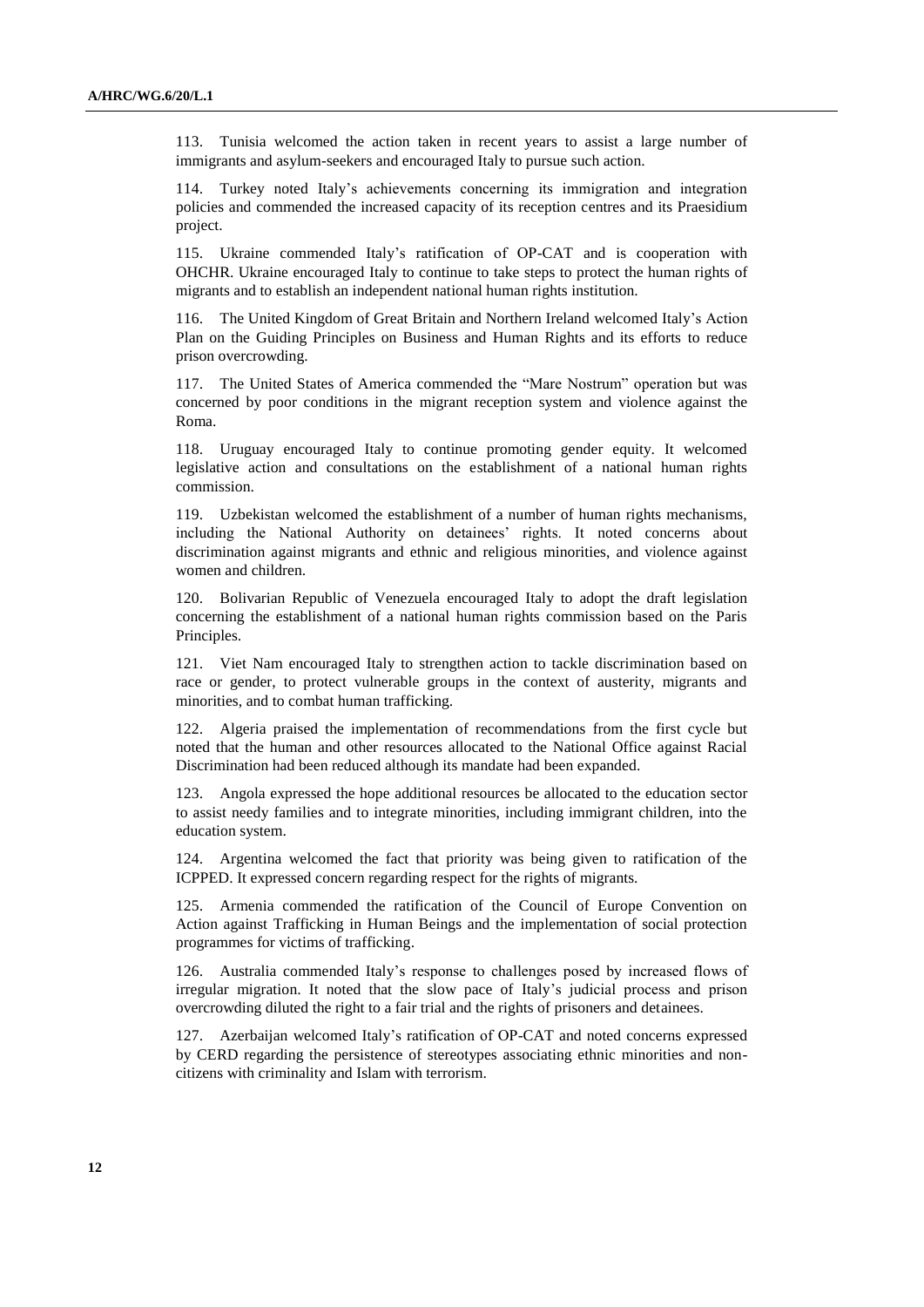128. Bahrain urged Italy to increase efforts to prevent and combat discrimination against ethnic and religious minorities and to step up action to prevent trafficking and to protect trafficking victims.

129. Bangladesh noted concerns expressed by treaty bodies at the negative portrayal of migrants and Roma, and at stereotypes associating ethnic minorities and non-citizens with criminality and Islam with terrorism.

130. Botswana noted with satisfaction legislative and policy measures adopted in support of freedoms of expression and religion, the fight against human trafficking, and the protection of women and children.

131. Brazil welcomed the implementation of migration related recommendations from Italy's first UPR. However, it expressed concern regarding discriminatory treatment of migrants and Roma and stressed the need to adopt specific legislation on violence against women.

132. Bulgaria welcomed that prevention of human trafficking and protection of its victims remained a priority for Italy. Bulgaria commended the adoption of the National Action Plan on racism, xenophobia and intolerance.

133. Burundi noted with appreciation that education was compulsory for all, including foreign minors. It welcomed the strengthened and expanded role of the National Office against Racial Discrimination.

134. Canada requested an update on improved protection against all forms of discrimination. Canada was concerned about the social inclusion of women and LGBTI persons and urged continued action to prevent violent acts against women and girls.

135. On additional questions on migration, the delegation noted that there had been an approximately forty percent increase in numbers in 2013 and that sixty-seven percent of the applications submitted had been accepted.

136. The delegation also noted that various measures taken over the years aimed at the integration and inclusion of the Roma, Sinti and Caminanti communities have evidenced the complexity of the situation. Italy is committed to implement a number of EC and UN findings and is working in compliance with all relevant international human rights instruments.

137. The country was developing and implementing national and regional initiatives as well as local plans for social inclusion.

138. The delegation also provided additional information on measures adopted to address prison overcrowding and mentioned the establishment of a national Authority for the protection of the rights of detainees and prisoners.

139. On integration and education it was noted that the Ministry of Education had launched an experimental training plan for teachers and school managers.

140. Information was also provided on: awareness-raising actions for the prevention of violence against women, action to promote education and inclusion of persons with disabilities and the 'Praesidium Project', which is implemented by UNHCR, IOM, Save the Children and the Italian Red Cross with the support of the Italian Ministry of Interior focusing their activities towards the most vulnerable categories of migrants, such as unaccompanied minors.

141. With regard to the issue of the Slovenian minority the delegation mentioned numerous initiatives adopted, including in the public sphere, at the provincial and municipal levels as well as by bodies holding public service concessions.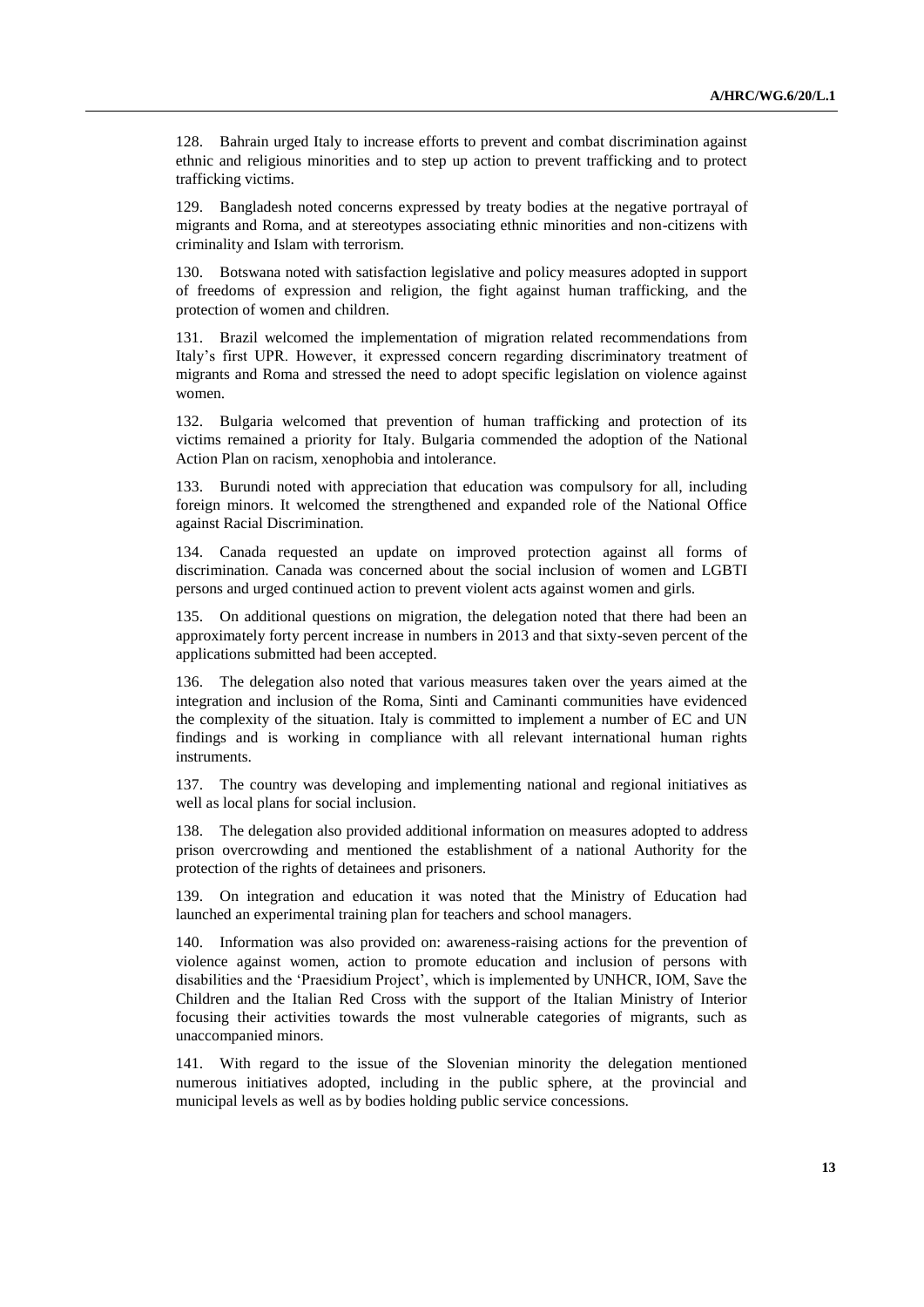142. Finally, on corporal punishment the delegation recalled that corporal punishment had been unlawful punishment in Italy in schools since 1928.

143. Italy expressed its gratitude to the delegations that had participated in its review and stated that all the questions and recommendations would be very seriously examined, in an open and cooperative attitude, as a matter of priority. Replies would be provided before the  $28<sup>th</sup>$  session of the Human Rights Council, in March 2015

144. The delegation stated that Italy continued to look at the Universal Periodic Review with confidence and expectation and would continue to work actively in the future UPR sessions to improve human rights situations in all countries.

## **II. Conclusions and/or recommendations**

145. **The following recommendations will be examined by Italy which will provide responses in due time, but no later than the 28 th session of the Human Rights Council in March 2015.** 

145.1 **Study the possibility of acceding to the International Convention on the Protection of the Rights of All Migrant Workers and Members of Their Families (ICRMW) (Egypt);**

145.2. **Consider ratifying ICRMW (Chile); Consider ratifying ICRMW (Indonesia);**

145.3. **Ratify ICRMW (Ghana); Ratify ICRMW (Sierra Leone); Ratify ICRMW (Uruguay); Ratify ICRMW (Peru);**

145.4. **Ratify ICRMW (Iran (Islamic Republic of));**

145.5. **Ratify ICRMW (Senegal);**

145.6. **Complete the ratification process of the ICRMW, as recommended by several treaty bodies and special rapporteurs (Turkey);**

145.7. **Strengthen the legal framework to take better account of migrants and migrant workers, in particular by ratifying the ICRMW (Algeria);**

145.8. **Consider ratifying the International Convention for the Protection of all Persons from Enforced Disappearance (ICPPED) (Chile);**

145.0. **Continue its efforts towards the ratification of the ICPPED (Argentina);**

145.10. **Speed-up the ratification of ICPPED (Iraq);**

145.11. **Take all steps necessary to accelerate the ratification process of ICPPED (Burundi);**

145.12. **Ratify ICPPED (Portugal); Ratify ICPPED (Costa Rica); Ratify ICPPED (Peru); Ratify ICPPED (Ghana); Ratify ICPPED (France); Ratify ICPPED (Togo);**

145.13. **Ratify the ICPPED in as timely a fashion as possible (Japan);**

145.14. **Consider ratifying the Optional Protocol to CRC on a communications procedure (OP-CRC-IC) (Gabon);**

Conclusions and recommendations will not be edited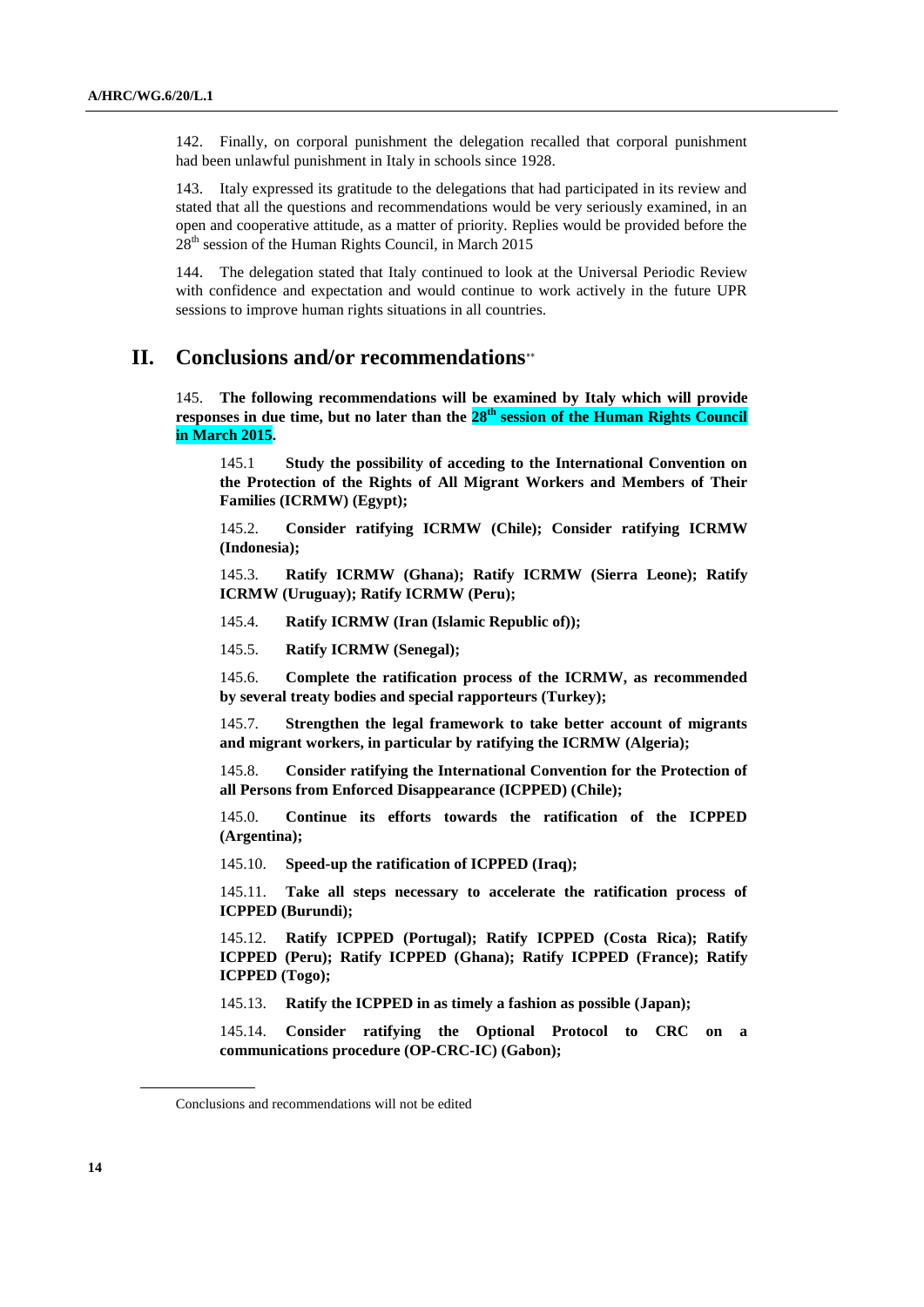145.15. **Ratify OP-CRC-IC (Costa Rica); Ratify OP-CRC-IC (Portugal); Ratify OP-CRC-IC (Montenegro);**

145.16. **Ratify the Optional Protocol to International Covenant on Economic, Social and Cultural Rights (OP-ICESCR) (Montenegro);**

145.17. **Ratify OP-ICESCR (Spain);**

145.18. **Ratify OP-ICESCR (Portugal); Ratify OP-ICESCR (Uruguay);**

145.19. **Accede to the 1961 Convention on the Reduction of Statelessness, and streamline the administrative process in order to reduce the number of stateless persons (Hungary);**

145.20. **Ratify the Kampala amendments to the Rome Statute, if possible with a view to contributing to the activation of the jurisdiction of the International Criminal Court (ICC) over the crime of aggression at the beginning of 2017 (Liechtenstein);**

145.21. **Ratify the Additional Protocol to the Convention on cybercrime, concerning the criminalization of acts of a racist and xenophobic nature, including holocaust denial, committed through computer systems (Israel);**

145.22. **Fully align its national legislation with the Rome Statute of the ICC (Sweden);**

145.23. **Fully align its national legislation with the Rome Statute of the International Criminal Court (ICC), including by incorporating provisions to investigate and prosecute perpetrators of genocide, crimes against humanity and war crimes effectively before its national courts, and to ratify the Kampala Amendments to the Rome Statute of the ICC (Estonia);**

145.24. **Review domestic legislation with a view to implementing the provisions of CEDAW at the national law (Russian Federation);**

145.25. **Scale up efforts in Italy to face the scourge of drugs that destroy human beings and societies, and therefore to enact additional legislation that prevents it (Lebanon);**

145.26. **Adopt further legislation that restrict and prevent minors from all consumption of drugs, alcohol and tobacco (Lebanon);**

145.27. **Continue stepping up efforts to establish an independent national human rights institution in conformity with the Paris Principles (Malaysia);** 

145.28. **Continue its efforts in establishing national human rights institutions, in line with the Paris Principles (Bulgaria);**

145.29. **Speed up the process of creating a National Human Rights Commission in conformity with the Paris Principles (Chad);**

145.30. **Speed up the process of the establishment of a national human rights institution in conformity with Paris Principles (Indonesia);**

145.31. **Expedite the creation of an independent national human rights institution in line with the Paris Principles (Bahrain);**

145.32. **Complete the process of creating an autonomous and independent national human rights institution, in conformity with the Paris Principles (Chile);**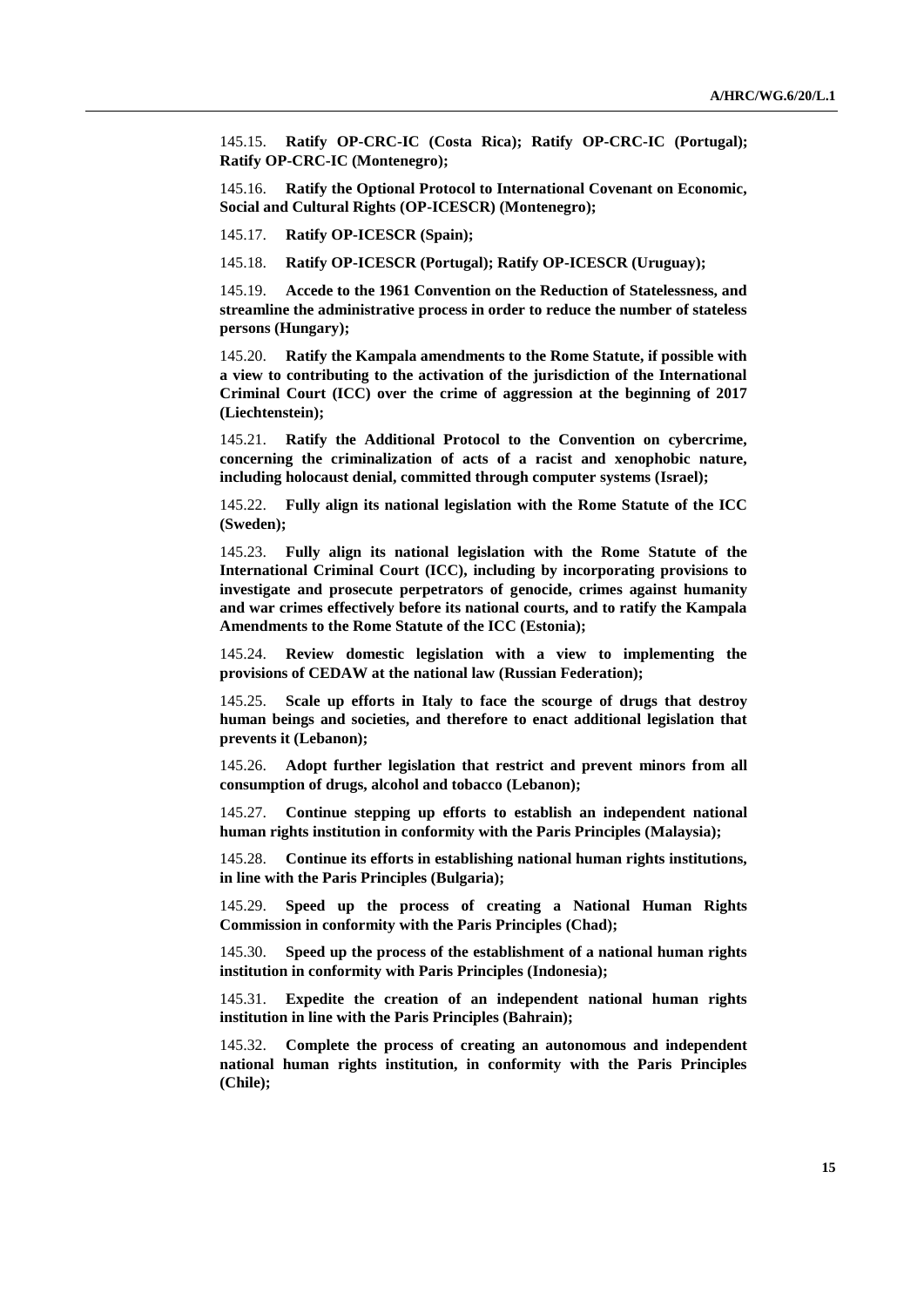145.33. **Complete the establishment of a National Human Rights Institution in conformity with the Paris Principle (Morocco);**

145.34. **Complete the process of establishing a National Human Rights Commission in conformity with the Paris Principles (Democratic Republic of Congo);**

145.35. **Continue and complete the current process for the establishment of a national commission for the promotion and protection of human rights (Togo);**

145.36. **Conclude, as a matter of priority, the process leading to the establishment of a NHRI, with a broad human rights mandate (Portugal);**

145.37. **Finalize the process of the establishment of a national human rights institution in conformity with the Paris Principles (Senegal);**

145.38. **Redouble efforts to establish as soon as possible an independent national human rights institution, in conformity with the Paris Principles (Costa Rica);**

145.39. **Increase efforts to establish a national human rights institution (NHRI) in line with the Paris Principles (Azerbaijan);**

145.40. **Foster the finalization of the existing initiative to set up a National Human Rights Institution in conformity with the Paris Principles (Peru);**

145.41. **Move quickly to establish a national human rights institution in full compliance with Paris Principles (Kenya);**

145.42. **Continue its efforts to conform its National Human Rights Institution with the Paris Principles (Egypt);**

145.43. **Continue working to establish a national human rights institution in accordance with the Paris Principles (Guatemala);**

145.44. **Establish a national human rights institution in conformity with the Paris Principles before the end of 2015 (Denmark);**

145.45. **Establish a national human rights institution in accordance with Paris Principles (Pakistan);**

145.46. **Establish a National Human Rights Institution in conformity with the Paris Principle (Uruguay);**

145.47. **Set up a National Human Rights Institution in conformity with the Paris Principles (France);**

145.48. **Establish a national human rights institution, in accordance with the Paris Principles, with a broad human rights mandate, and following a participatory process including civil society (Ireland);**

145.49. **Fully involve civil society and other relevant stakeholders in the expeditious establishment of a human rights institution based on the Paris Principles and ensure its functional and financial independence (India);**

145.50. **Implement, as soon as possible, the obligations under the Optional Protocol to the UN Convention against Torture and establish an independent and effective national protection mechanism that has the necessary resources (Switzerland);**

145.51. **Step up its efforts to appoint the members of the National Authority and ensure the effective exercise of its functions (Liechtenstein);**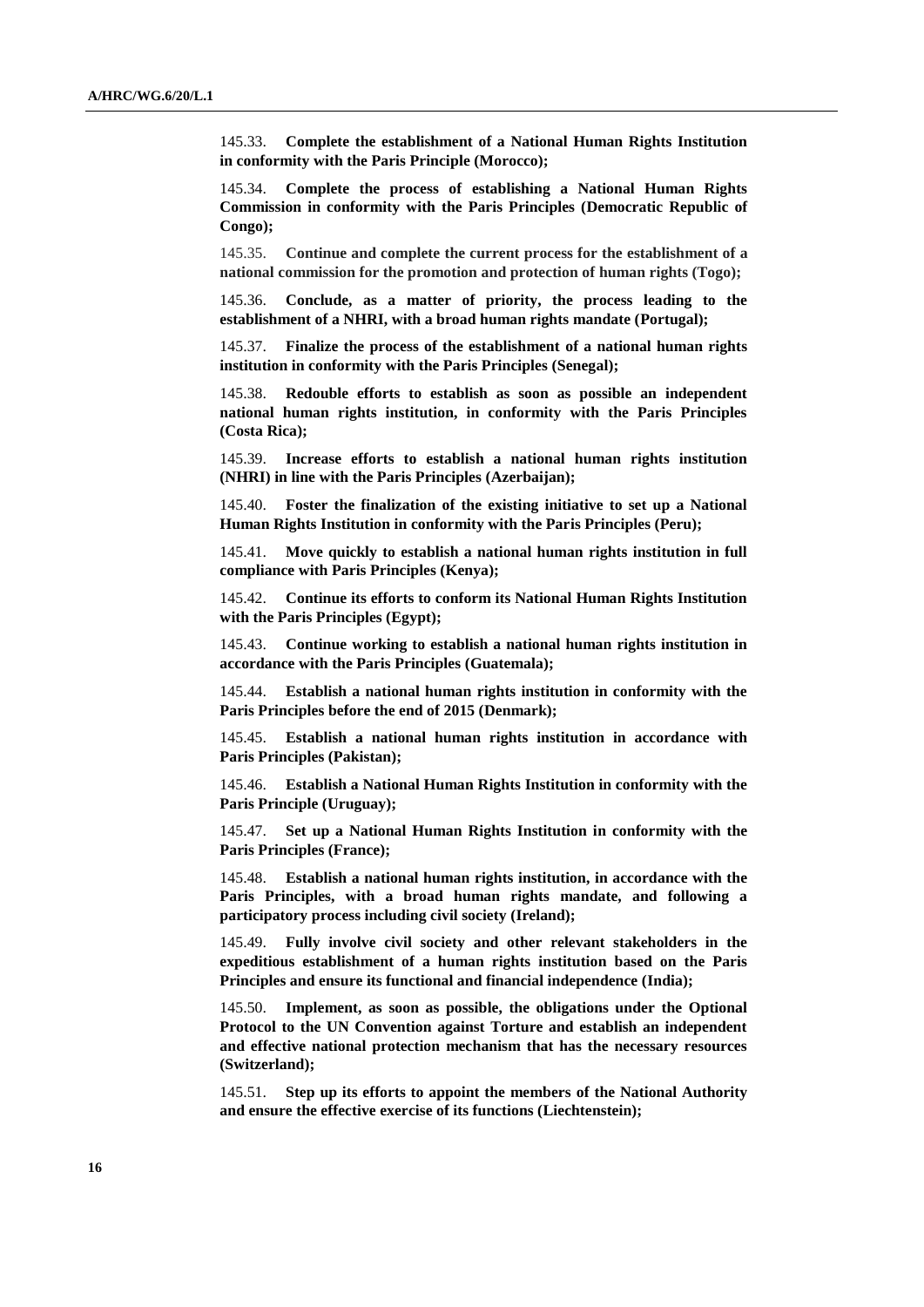145.52. **Operationalize its national authority for the protection of detainees (Morocco);**

145.53. **Continue the ongoing efforts, particularly concerning awareness, education and training in the field of human rights (Kuwait);**

145.54. **Consider developing Human Rights Indicators as suggested by the OHCHR as an instrument that allows for a more precise and coherent evaluation of national human rights policies (Portugal);**

145.55. **Further institutionalise measures to protect and promote rights of the child (Viet Nam);**

145.56. **Submit its overdue reports to the Committee against Torture and the Human Rights Committee (Ghana);**

145.57. **Continue to intensify its ongoing efforts to strengthen women's representation in leadership roles and decision-making positions (Cyprus);**

145.58. **Adopt additional measures to combat gender inequity and gender based discrimination (Trinidad and Tobago);**

145.59. **Adopt a national strategy for the advancement of women, and end prevailing cultural stereotypes of the role of women in all fields (Bahrain);**

145.60. **Adopt measures to put an end to all kinds of discrimination, particularly discrimination between men and women in the workplace (France);**

145.61. **Further introduce effective measures to enhance gender equity in the labour market (Viet Nam);**

145.62. **Continue to fight against all forms of discrimination (Djibouti);**

145.63. **Continue raising awareness and promoting tolerance and diversity in society (Israel);**

145.64. **Strengthen the institutional framework to combat all forms of racial discrimination and incitement to hatred, in particular against migrants (Algeria);**

145.65. **Take concrete steps for the elimination of all forms of discrimination against minorities (Pakistan);**

145.66. **Continue to combat any form of discrimination, as well as stereotypes of persons belonging to minorities (Romania);**

145.67. **Increase its efforts to prevent and combat racial and religious discrimination (Azerbaijan);**

145.68. **Continue focused efforts to address racism, discrimination and xenophobia (Trinidad and Tobago);**

145.69. **Continue strengthening mechanisms to combat racism, racial discrimination, xenophobia and other forms of related intolerance (Venezuela (Bolivarian Republic of));**

145.70. **Prevent all forms of discrimination and vilification and deliberate negative stereotyping of Roma community, Muslims, and migrants (Bangladesh);**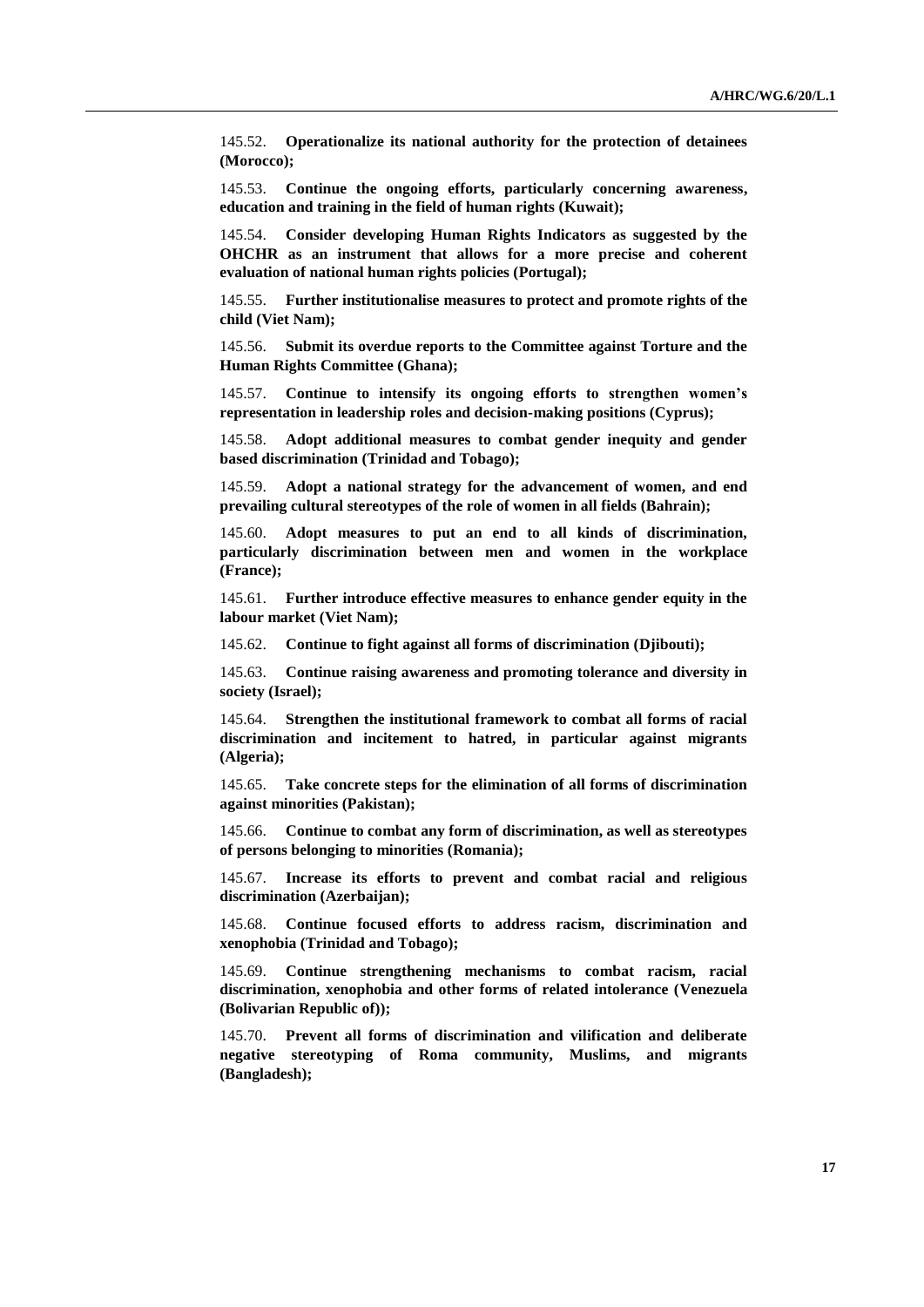145.71. **Adopt a national plan against racism, racial discrimination, xenophobia and related intolerance, including measures to prevent and fight racist and xenophobic violence (Brazil);**

145.72. **To conduct an active campaign against the creation of negative stereotypes in relation to migrants and minorities, to step up measures to prevent discrimination against Muslims and to strengthen the dialogue with the Muslim communities (Uzbekistan);**

145.73. **Continue with the measures taken to improve the situation of migrants, particularly with a view to reducing the discrimination that they suffer from (Argentina);**

145.74. **Increase its efforts to combat racial discrimination against Muslims and foster dialogue with Muslim communities (Iran (Islamic Republic of));** 

145.75. **Continue the efforts concerning combatting discrimination on the basis of religion (Saudi Arabia);**

145.76. **Redouble efforts in its refusal of religious intolerance and xenophobia (Mauritania);**

145.77. **Ensure prosecution in cases where xenophobic crimes against racial and religious minorities are being committed (Pakistan);**

145.78. **Further strengthen existing policies and legislation on nondiscrimination to reduce racist and xenophobic behaviour and manifestations (Spain);**

145.79. **Engage intensively in the struggle against racist speech in politics in order to contain their negative impact on people's attitudes towards foreigners and in the sports world (Democratic Republic of Congo);**

145.80. **Continue to fight effectively against racist statements that persist in political discourse in order to avoid associating migrants, insecurity and unemployment (Togo);**

145.81. **Intensify efforts to combat discrimination and intolerance, especially towards Muslims, migrants and people of African descent and encourage senior State officials and politicians to take clear positions against racist and xenophobic political discourse (Tunisia);**

145.82. **Reinforce measures to combat attacks and hate speech against minority groups, by emphasizing prevention and follow up of these acts (Côte d'Ivoire);**

145.83. **Condemn all statements of a racist nature and increase awarenessraising, particularly directed at youth, of the unacceptability of racism (Norway);**

145.84. **Implement as a priority the National Plan of Action against Racism, Xenophobia and Intolerance (Cuba);**

145.85. **Provide the necessary financial and human resources to strengthen the implementation of its National Action Plan against Racism, Xenophobia and Intolerance, including by intensifying efforts to conduct investigations promptly and taking action against the perpetrators of racist and xenophobic speeches and public statements (Malaysia);**

Adopt additional measures for the fight against xenophobia, racial **discrimination and discrimination of Roma women, and among other**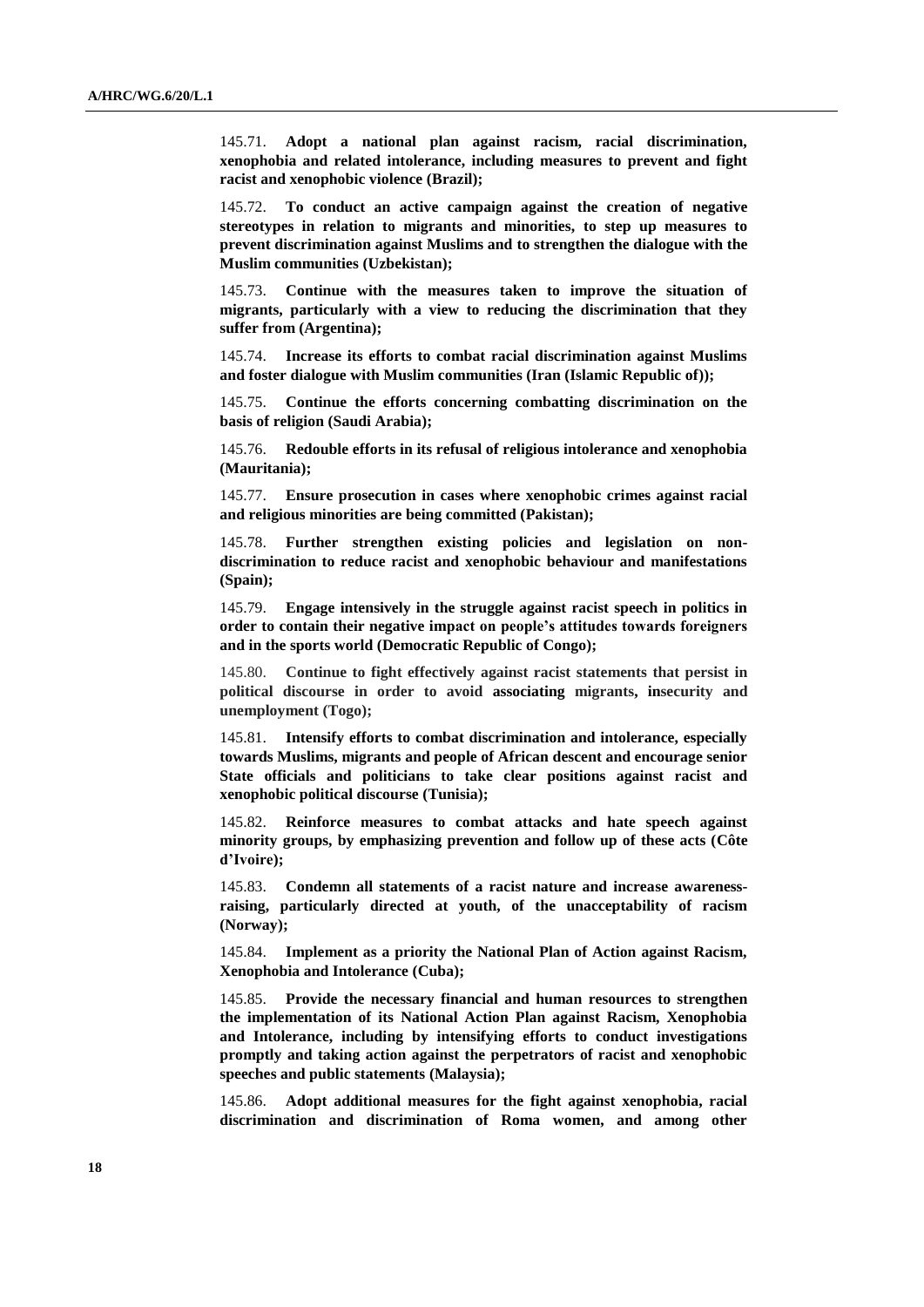**measures, strengthen the capacity of the national office against racial discrimination in order to change the perception by the society of women of marginal and minority communities (Chile);**

145.87. **Increase the budget of and strengthen the National Office against Racial Discrimination (Sierra Leone);**

145.88. **Take measures to ensure that the National Office against Racial Discrimination (UNAR) is independent and adequately resourced (India);**

145.89. **Continue to strengthen the National Office against Racial Discrimination with the view to combating hate speech and protect Roma, racial and religious minorities including Muslims from violence and discrimination (Pakistan);**

145.90. **Strengthen the National Office against Discrimination (UNAR), as Italy had accepted in the previous UPR cycle (Uruguay);**

145.91. **Address racial discrimination and cases of racist violence involving destruction of property and the murders of a number of migrants (Ghana);**

145.92. **Strengthen protection of women and children, ethnic minorities, migrants, persons with disabilities, older persons and other vulnerable groups (China);**

145.93. **Continue paying special attention to the protection of the rights of vulnerable groups of the population, in particular, children, women, persons with disabilities, older persons, national minorities, especially Roma (Russian Federation);**

145.94. **Raise public awareness on the rights of vulnerable groups of people, as stipulated in the Italian legal system (Thailand);**

145.95. **Allocate the necessary resources to the fight against discrimination on the basis of gender and sexual orientation, so as to accelerate progress on this matter (Spain);**

145.96. **Accelerate and strengthen legislative and educational actions to combat discrimination in all its forms, particularly discrimination on the basis of sex and sexual orientation (Canada);**

145.97. **Include sexual orientation as grounds for protection against hate speech (Canada);**

145.98. **Take concrete steps to adopt the legislation necessary to follow-up to Prime Minister Renzi's announcement to work on the recognition of same-sex relationships in Italy, as part of Italy's efforts to further strengthen measures to combat discrimination and violence based on sexual orientation and gender identity (Netherlands);**

145.99. **Ensure the equal rights of Lesbian, Gay, Bisexual and Transgender (LGBT) people by legally recognizing same-sex marriage and civil partnerships (United Kingdom of Great Britain and Northern Ireland);**

145.100. **Implement effective domestic measures to ensure all acts of torture are offences under its criminal law (Australia);**

145.101. **Adopt additional measures to prevent all forms of cruel, inhuman or degrading treatment of persons in detention (France);**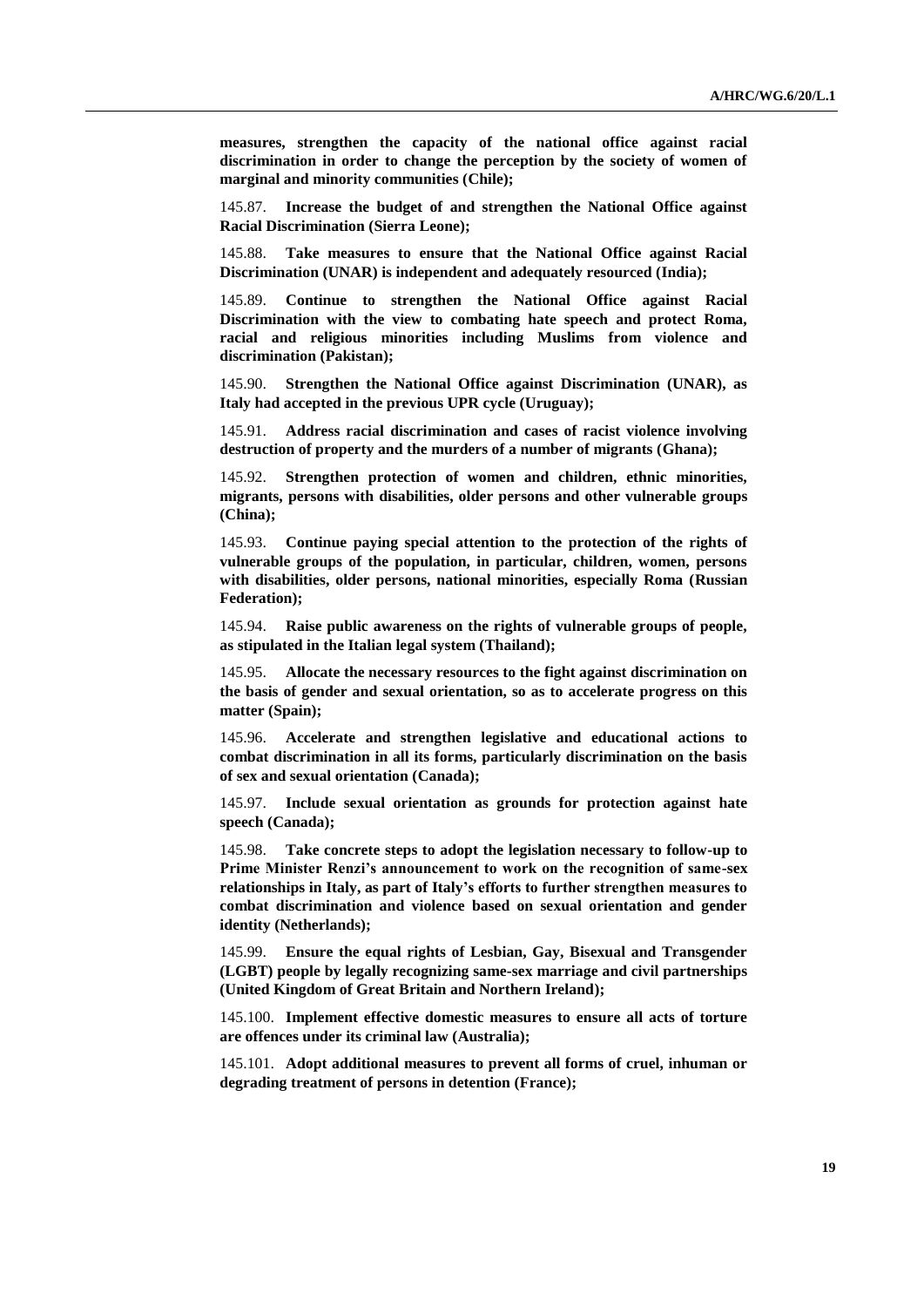145.102. **Pursue further its endeavours to combat prison overcrowding and to guarantee that all detainees are treated with dignity (Hungary);**

145.103. **Take measures to enhance the efficiency of the judicial system and reduce overcrowding in prisons (Australia);**

145.104. **Adopt a national strategy for improving the situation in the penitentiary system (Russian Federation);**

145.105. **Further improve the living conditions in state penitentiaries and juvenile detention centres (Thailand);**

145.106. **Develop and implement the national anti-violence action plan at the earliest possible date (Germany);**

145.107. **Continue with its efforts regarding violence within the family and with the enforcement of the three categories of aggravating circumstances included in the Italian Penal Code, in order to prevent violence in all its forms (Dominican Republic);**

145.108. **Consider adopting specific laws on combating violence against women, both at home and in the work place (India);**

145.109. **Strengthen domestic legislations to prevent sexual violence against women and provide necessary support to the victims (Maldives);**

145.110. **To adopt effective measures to combat violence against women and prevent their occupational segregation (Uzbekistan);**

145.111. **Pass and implement legislation to address violence against women (Sierra Leone);**

145.112. **Combat violence against women by implementing the Istanbul Convention, which entered into force August 1, 2014, and finalize Italy's National Action Plan (United States of America);**

145.113. **Undertake comprehensive measures to address violence against women and to ensure that victims have immediate protection (Iran (Islamic Republic of));**

145.114. **Take all necessary measures to address violence against women as well as gender inequality in particular in the workplace and in the context of pregnancy or family status (Ireland);**

145.115. **Address the legal gaps in the area of child custody and include relevant provisions relating to protection of women who are the victims of domestic violence as recommended by the Special Rapporteur on violence against women (Botswana);**

145.116. **Take the necessary measures to ensure that national protection laws against sexual violence, including in the domestic context, be applied at all levels consistently and effectively to fight against impunity (Switzerland);**

145.117. **Take the necessary measures to maintain existing and/or set up new anti-violence shelters to assist and protect women victims of violence (Malaysia);**

145.118. **Allocate sufficient funds for the effective protection of victims who report gender-based violence and focus on training and education in order to prevent such acts of violence, especially within the family (Germany);**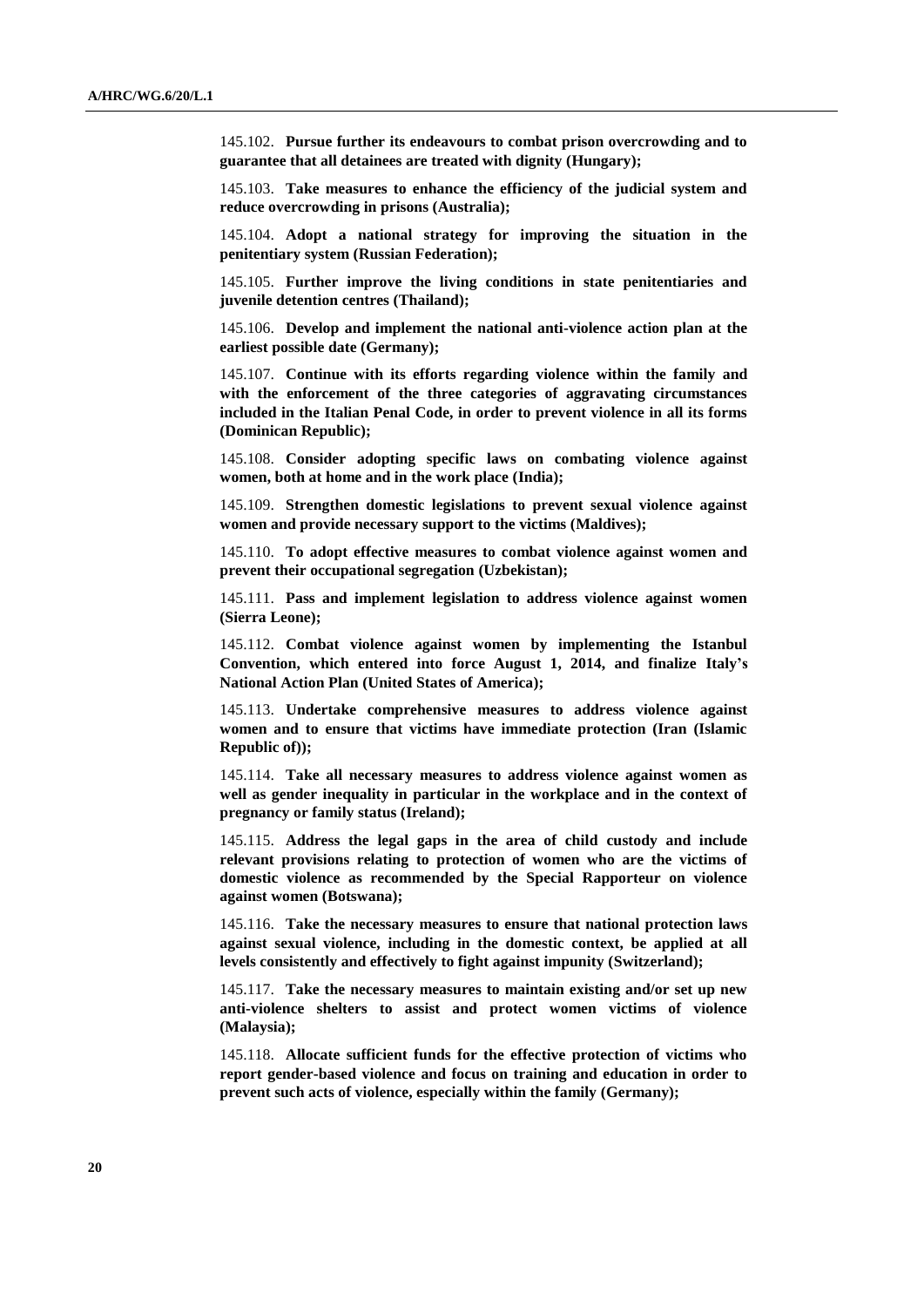145.119. **Consolidate the measures aimed at combating violence against women and at achieving social reintegration of those women who are victims of human trafficking (Romania);**

145.120. **Continue its efforts directed towards fighting the trafficking of persons (Armenia);**

145.121. **Take further steps in order to strengthen the protection of victims of trafficking (Azerbaijan);**

145.122. **Continue its efforts regarding the combat of the phenomenon of trafficking in persons (Sudan);**

145.123. **Expand efforts to combat human trafficking and account for other forms of trafficking, such as labour exploitation and forced begging (Australia);**

145.124. **Finalise the first national plan to combat trafficking in persons, and provide all necessary resources to ensure the successful implementation (Qatar);**

145.125. **Improve identification of victims of trafficking in human beings by setting up a coherent national mechanism of identification and referral of such cases, including among unaccompanied minors, irregular migrants and asylum seekers (Republic of Moldova);**

145.126. **Provide follow up to the Council of Europe Convention on Action against Trafficking in Human Beings with a particular concern on unaccompanied minors (Holy See);**

145.127. **Enact legislation to enshrine the 1996 Supreme Court ruling in legislation and explicitly prohibit all corporal punishment of children in the home (Liechtenstein);**

145.128. **Explicitly prohibit all corporal punishment of children, bringing legislation into line with the 1996 Supreme Court ruling against violence in childrearing (Sweden);**

145.129. **Protect children from all types of abuses by ensuring rigorous implementation and monitoring of existing frameworks to capture all threats to all children (Maldives);**

145.130. **Increase use of non-custodial measures during the period before the imposition of a sentence (Hungary);**

145.131. **Review criminal and civil justice procedures in order to improve the efficiency of the judiciary with a view to significantly reducing the backlog before the courts, and the time taken for cases to be continued, before its next Universal Periodic Review (United Kingdom of Great Britain and Northern Ireland);**

145.132. **Take further measures to reduce the backlog of judicial cases, both nationally and at the European Court of Human Rights (Norway);**

145.133. **Provide, in accordance with its obligations under international human rights law, effective protection for the family as the fundamental and natural unit of society (Egypt);**

145.134. **To promote and protect mass media pluralism by including in relevant legislation the principle of incompatibility of holding elected or government office with ownership and control of the mass media (Uzbekistan);**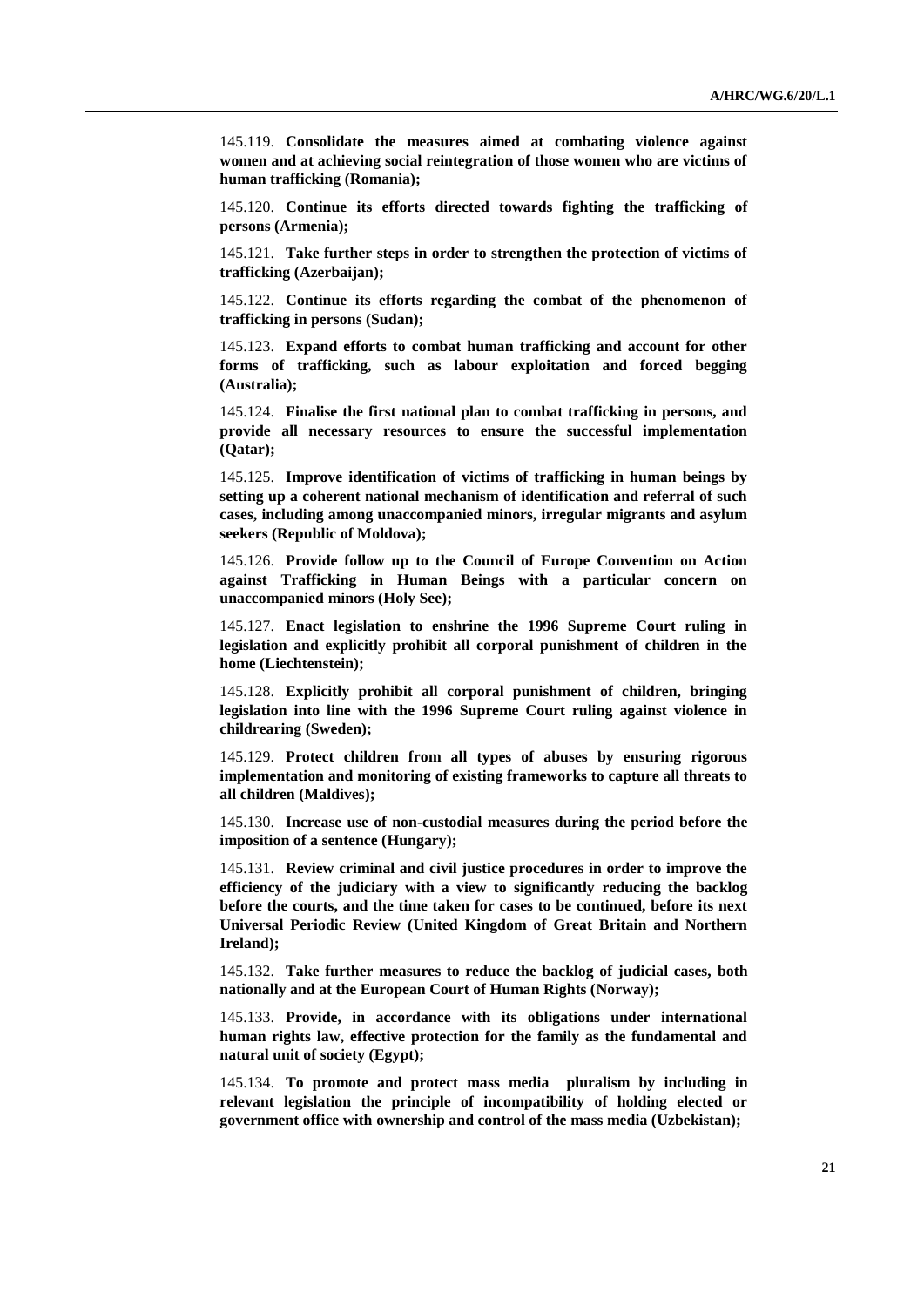145.135. **Investigate and prosecute all perpetrators of violence and intimidation crimes against journalists (Azerbaijan);**

145.136. **Take the necessary legal measures to protect journalists and investigate all acts of intimidation and violence against journalists (Botswana);**

145.137. **Eliminate the practice of indefinite internships for graduates of universities and technical schools and replace these with paid employment opportunities, both in the public and private sectors (Mexico);**

145.138. **Facilitate the development of small businesses for both Italian citizens and migrants and establish programs to encourage the economic and social integration of refugees (Mexico);**

145.139. **Mainstream the issues of immigrant women into its employment policies and programmes (Kyrgyzstan);**

145.140. **Continue its efforts to take further action to prohibit discrimination in employment and take further measures to reduce unemployment, especially among immigrants (Sri Lanka);**

145.141. **Develop credit mechanisms and programmes to facilitate the acquisition of housing (Mexico);**

145.142. **Further strengthen the existing mechanisms on the promotion and protection of the rights of persons with disabilities (Ethiopia);**

145.143. **Double the efforts to protect and strengthen the rights of persons with disabilities (Saudi Arabia);**

145.144. **Continue strengthening with specific measures the implementation of the two-year programme of action to promote the rights and inclusion of persons with disabilities (Spain);**

145.145. **Further protect and promote the rights of minorities in the country (Armenia);**

145.146. **Take concrete steps to implement the national Roma strategy within the next two years (Germany);**

145.147. **Effectively implement the National Strategy for the inclusion of Roma (United States of America);**

145.148. **Ensure a consistent and rapid implementation of the National Strategy for the Inclusion of Roma, Sinti and Travellers Communities through concrete measures at the local level (Finland);**

145.149. **Follow- up regularly the implementation of the strategy by actively involving representatives of the communities concerned and based upon the findings from the follow-up of the strategy to make necessary revisions to the strategy in order to improve the living conditions of the Roma, Sinti and Travellers communities (Finland);**

145.150. **Continue efforts for implementation of the National Strategy for the Inclusion of Roma, Sinti, and Travellers and to further promote Roma inclusion in local communities, with specific regard to providing necessary assistance and support to children and adolescents in the field of education (Serbia);**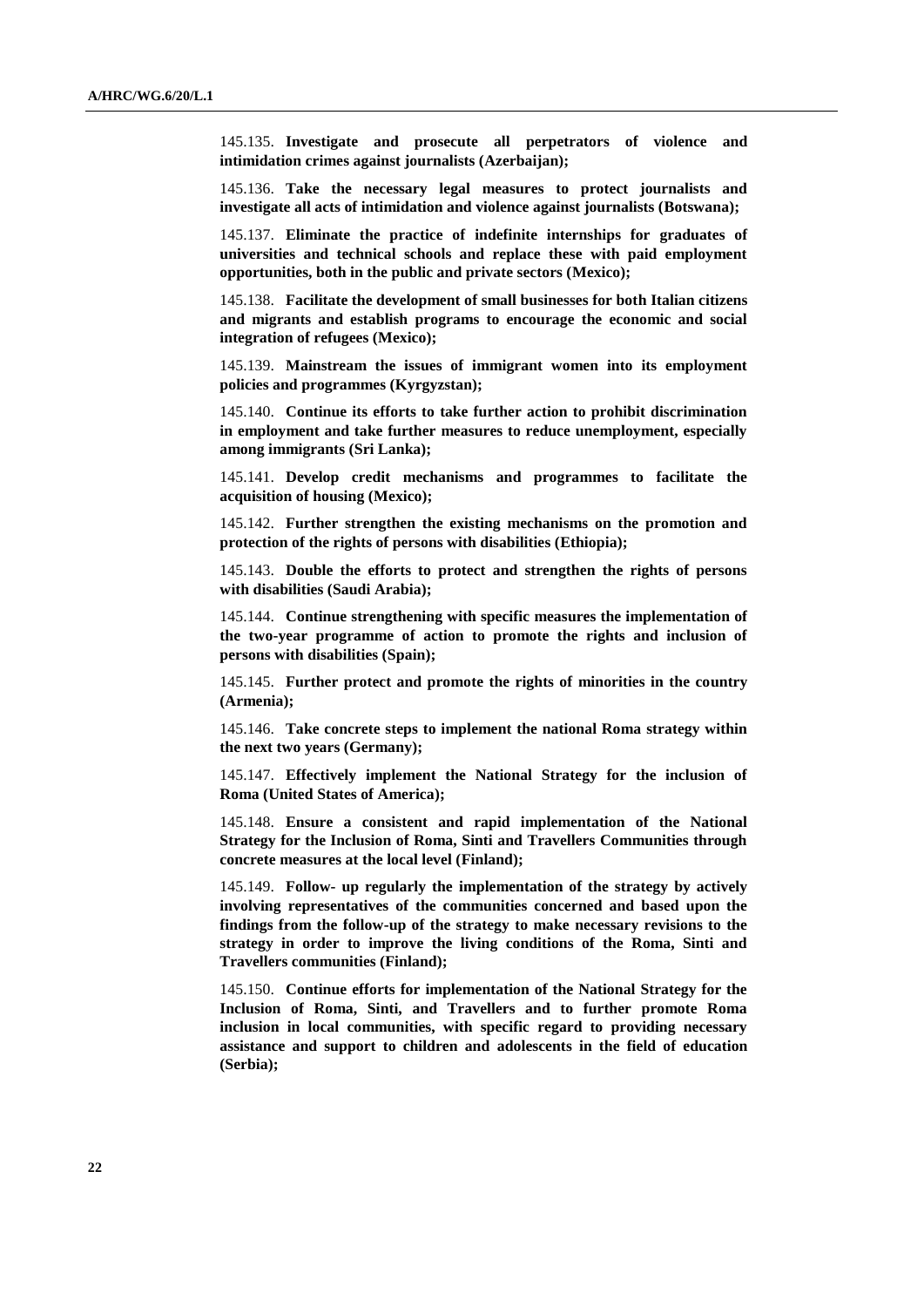145.151. **Adopt further legislative and educational measures that diminish economic inequality, joblessness and discrimination, especially for the Roma, Sinti, and Travel communities (Holy See);**

145.152. **Consider taking further measures to combat all forms of discrimination against the Roma community, and ensure equal opportunities for the enjoyment of economic, social and cultural rights, including education, health and housing (Sri Lanka);**

145.153. **Adopt legislation on access to vocational training and develop programmes to improve the integration of foreigners and minority children in schools (Iran (Islamic Republic of));**

145.154. **Take steps to prevent discrimination against women belonging to disadvantaged groups as well as institute measures to decrease dropout rates among Sinti and Roma girls (Ghana);**

145.155. **Provide the necessary resources to improve the schooling of children which belong to vulnerable groups and to combat the early dropout rates of children (Algeria);**

145.156. **Take concrete measures to ensure effective access to education by Roma and Sinti children as well as other vulnerable groups (Iran (Islamic Republic of));**

145.157. **Continue to strengthen the laudable initiatives to ensure a fully integrating school system for migrants, ethnic minorities, women, girls and boys, notably from the Roma communities (Venezuela (Bolivarian Republic of));**

145.158. **Adopt the appropriate measures to ensure the full implementation of Article 26 of the Law no. 38/2001 on facilitation of the election of candidates belonging to the Slovenian minority, also in light of the present institutional reforms (Slovenia);** 

145.159. **Continue to fully implement the legislative provisions guaranteeing oral and written use of Slovenian language in public administration, public life and as teaching language at schools (Slovenia);** 

145.160. **Develop policies that further enhance the protection of the rights of migrants and minority populations (Trinidad and Tobago);**

145.161. **Reinforce measures aiming at the protection of the rights of migrants and asylum seekers and the improvement of their conditions (Côte d'Ivoire);**

145.162. **Continue reinforcing measures to guarantee the respect for the human rights of migrants (Cuba);**

145.163. **Continue reinforcing and protecting the rights of migrants (Djibouti);**

145.164. **Fully align its migration and asylum policy in accordance with international law (Kenya);** 

145.165. **Continue to give consideration to the human rights perspective in its migration policy and implementation, in collaboration with other European countries which are final destinations of migrants (Japan);** 

145.166. **Reactivate the dialogue on migration with the North African States, namely Libya, Tunisia, Algeria, Morocco and Egypt (South Sudan);**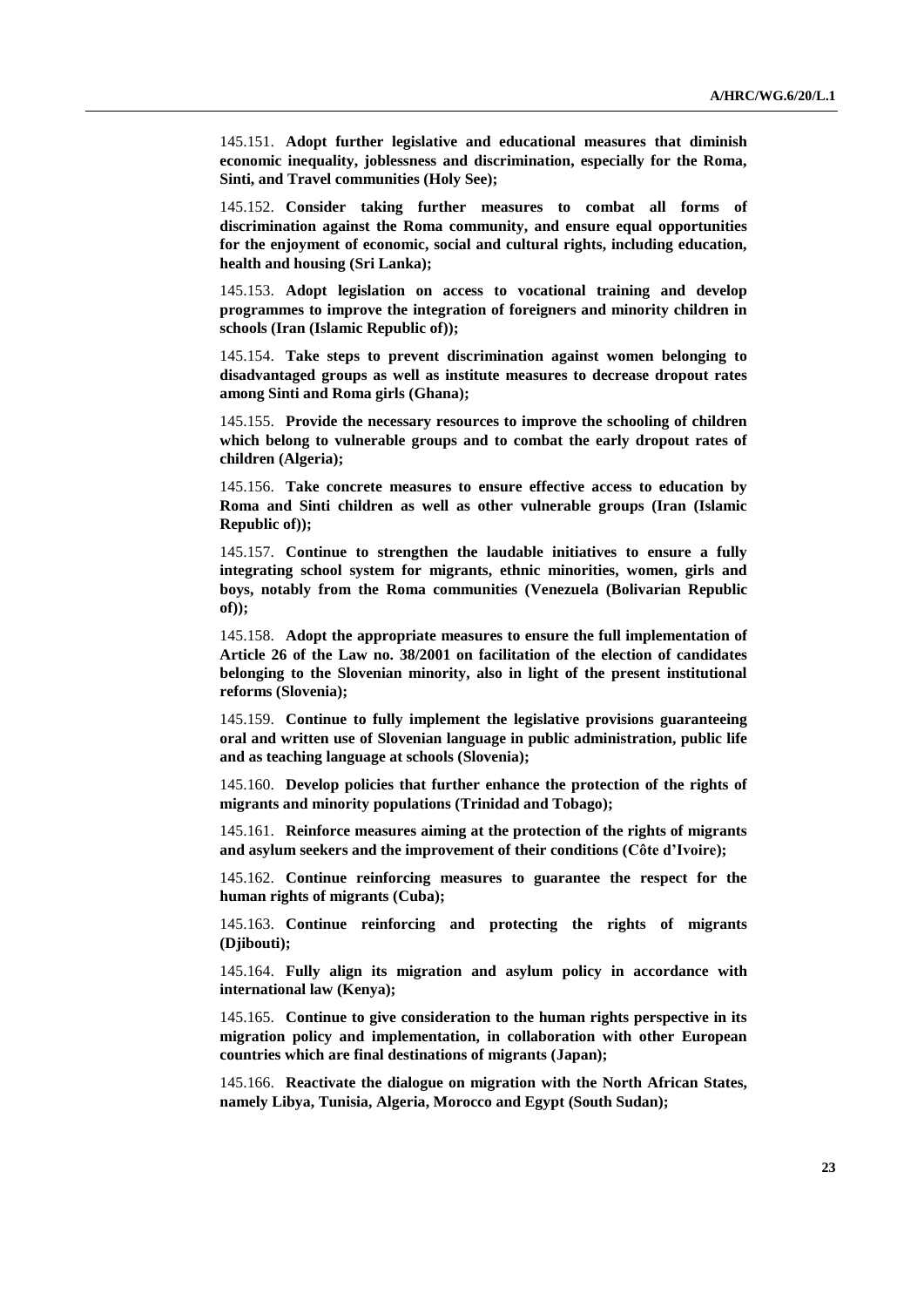145.167. **Continue to review and periodically assess its immigration laws and policies, taking into consideration the recommendations made by relevant UN agencies, human rights treaty bodies and special procedures, and to ensure that the rights of migrants are fully safeguarded, in accordance with international human rights standards (Philippines);**

145.168. **Take further efforts to improve the conditions of migrants and asylum seekers who arrive to the Italian territories, and ensure that they are provided with their guaranteed rights (Qatar);** 

145.169. **Continue working at the national level to protect the human rights of migrants, including those who have requested refuge or asylum, and in particular with regard to the principle of non-refoulement (Guatemala);**

145.170. **Continue to strengthen its national migration policy, bearing in mind important pillars like protection, integration, non-discrimination and nonrefoulement (Nicaragua);**

145.171. **Suspend summary returns to Greece (Sweden);**

145.172. **Strengthen other efforts already in practice which provide life-saving assistance for migrants and initiate the new 'Fund on Asylum, Migration and Integration 2014-2020' (Holy See);**

145.173. **Finalise the Programme of Action for the new Fund on Asylum, Migration and Integration 2 014-2020 in due timeframe (Turkey);**

145.174. **Develop a comprehensive national system of data collection, analysis and dissemination regarding immigration policies and practices to be used as a foundation for rights-based policymaking on migration (Israel);** 

145.175. **Ensure that all those involved in the reception process for migrants have the training, time and ability to identify persons who want to apply for asylum. Anyone claiming to be an accompanied minor should benefit, without exception, from the specific protections guaranteed under Italian law, pending a properly conducted age determination (Netherlands);**

145.176. **Ensure that the system for receiving and registering the immigrants and asylum seekers is of a high standard, both in regards to capacity and expediency. In particular, that extra attention is given to minors (Norway);**

145.177. **Work with international partners in responding to the protection needs of maritime migrants, asylum seekers and refugees, by developing standardized processing procedures and making necessary upgrades to improve conditions of reception and expulsion centers (United States of America);**

145.178. **Improve the facilities in the reception centres (Sudan);**

145.179. **Allow undocumented migrants to protect their rights and to file complaints irrespective of immigration status (Kyrgyzstan);**

145.180. **Introduce legislation to ensure assistance and protection for unaccompanied children seeking asylum (Denmark);**

145.181. **Ensure that every child, particularly unaccompanied minors, whether on the high seas or on its territory, who seeks to enter Italy, has the right to an individual consideration of his/her circumstances and is provided prompt access to asylum and other relevant national and international procedures and protective measures (Brazil);**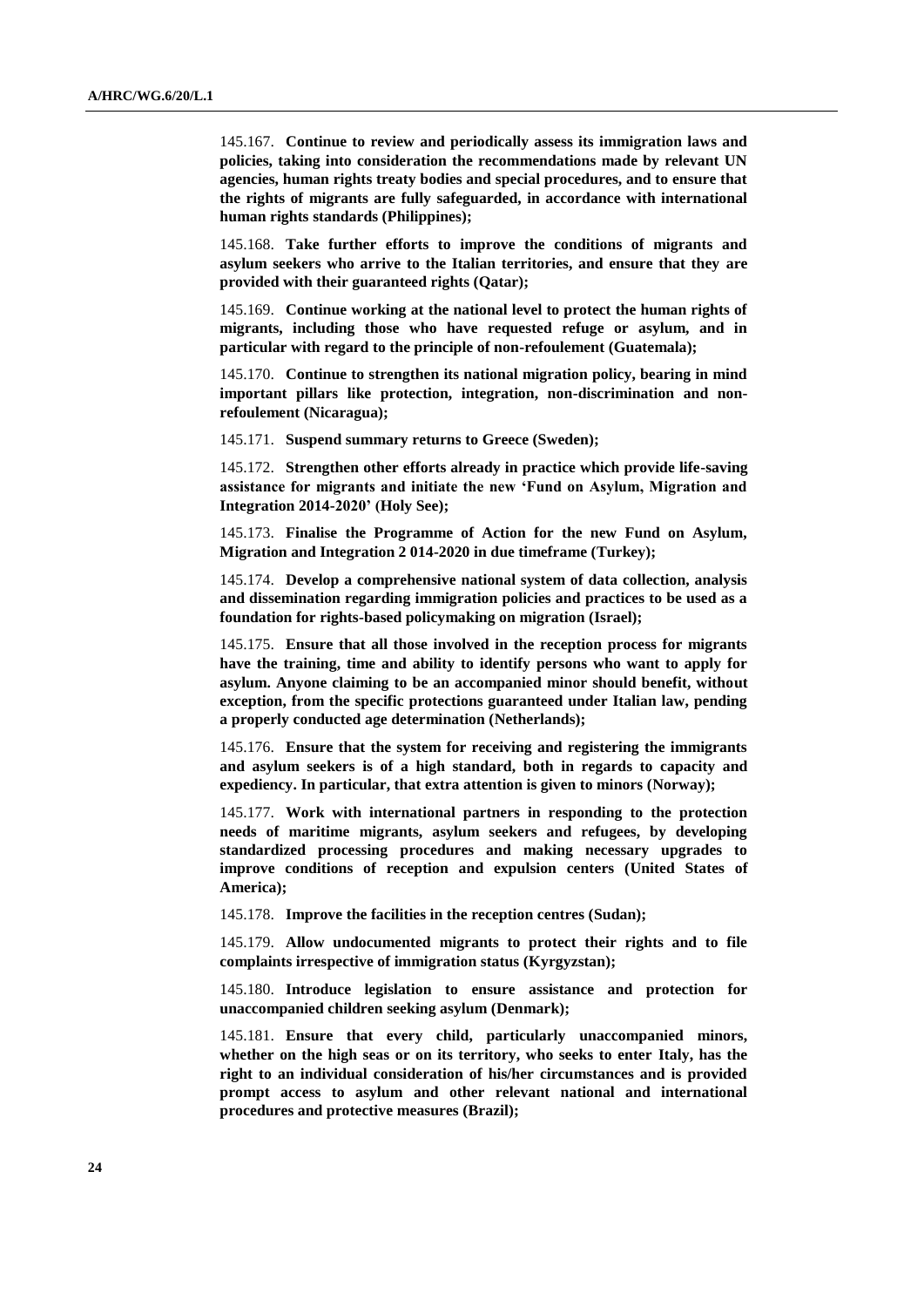145.182. **Strengthen mechanisms to integrate migrant children in the school system (Angola);**

145.183. **Include all migrants irrespective of their status within the national plans and programmes to integrate and ensure their human rights (Bangladesh);**

145.184. **Implement its commitment to increase the ODA (Official Development Aid) for developing countries, particularly least developed countries (China);**

145.185. **Increase overseas development assistance to aim at achieving the agreed target of 0.7 per cent of GDP (Sierra Leone);**

145.186. **Continue its efforts to reach quickly the international target of 0.7% Official Development Assistance (ODA) (Tunisia);**

145.187. **Raise the level of ODA to 0.7 per cent of GDP (Bangladesh).**

146. **All conclusions and/or recommendations contained in the present report reflect the position of the submitting State(s) and/or the State under review. They should not be construed as endorsed by the Working Group as a whole.**